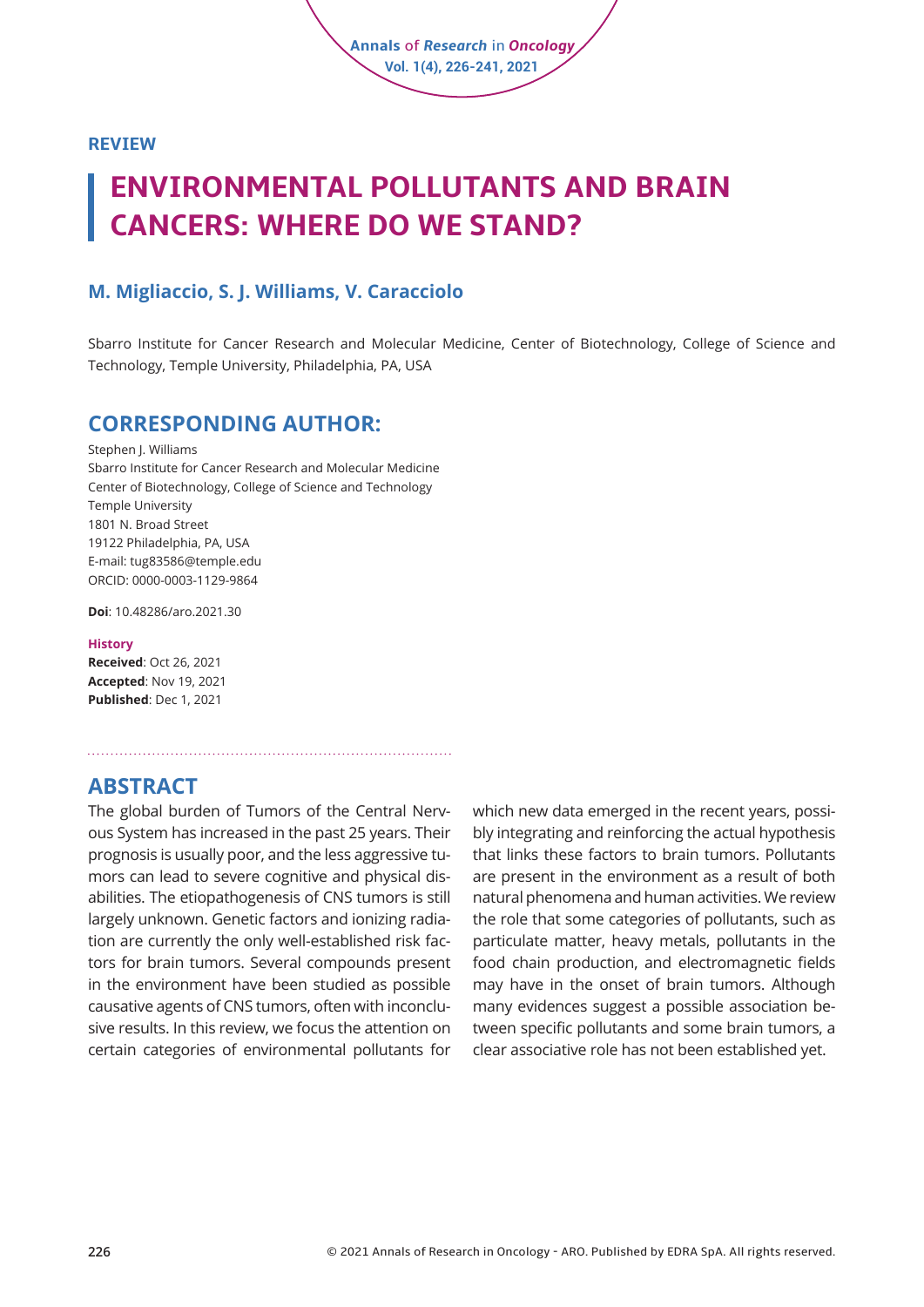### **KEY WORDS**

*Brain cancer; risk factors; environmental pollution; electromagnetic fields.* 

# **IMPACT STATEMENT**

The lack of strong causality between environmental exposures and brain cancer has hampered ability to support risk assesments and actionable policies, however recent well-controlled epidemiologic studies suggest correlations worthy of additional in-depth cosiderations.

# **INTRODUCTION**

Tumors of the Central Nervous System (CNS) affect the brain or the spinal cord and may occasionally disseminate within the cerebrospinal fluid (1). They can be either malignant or benign. Gliomas represent the most common types of primary tumors of the CNS, and account for approximately 33% of all CNS tumors. Named upon their cell of origin, they include glioblastoma, astrocytoma, and oligodendroglioma. The remaining tumors of CNS include other tumors of glial origin, such as ependymomas and schwannomas, and tumors of various histology, such as medulloblastomas, meningiomas, and CNS lymphomas (2). Over 120 types of brain tumors have been identified so far (3). The global burden of CNS tumors has increased in the past 25 years; their prognosis, especially for malignant brain tumors remains very poor, and also the less aggressive tumors can lead to severe cognitive and physical disabilities (4). According to the World Count Research Found, CNS tumors account for approximately 1.7% of cancers, and rank number 17 in the global cancer incidence report (5). Significant variations in the incidence of CNS cancers are registered in different geographical areas and they may reflect different accessibility to advanced treatment technologies, different lifestyles and environmental exposures, or genetic risk factors within the population (2). The etiopathogenesis of CNS tumors is still largely unknown. Genetic factors and ionizing radiation are currently the only well-established risk factors for brain tumors. Genetic disorders that have been associated to rare cases of brain and spinal cord cancers include: neurofibromatosis I and II, associated with neurofibromas, gliomas, schwannomas, and meningiomas; the Von Hippel-Lindau disease, associated with hemangioblastomas of the brain and the spinal cord; Li-Fraumeni syndrome, associated with astrocytic tumors, but also medulloblastomas and supratentorial primitive neuroectodermal tumors; Turcot's syndrome, associated with medulloblastomas, astrocytomas, and ependymomas; the Gorlin's syndrome, associated with medulloblastomas (6). The International Agency for Research on Cancer has recognized ionizing radiations the only carcinogen for brain tumors (7). The two main sources of high-intensity ionizing radiation exposure are atomic weapon radiation and previous radiation therapy. The latter has been commonly used as the standard treatment for nearly all tumor diseases. Also, reports of low-dose ionizing radiation, such from frequent airline travel, radiological terrorism, occupational exposure, and environental exposure from proximity to illegal waste dumps have been reported (8). However, its use in brain tumors causes important side effects on cognitive and functional processes, tumor relapse, more aggressive tumor behavior and, in case of children, impairment of brain development as well (9).

The increased incidence of brain tumors observed in industrialized countries dictated the need to screen several compounds in search of possible causative agents for these tumors: heavy metals, pesticides, contaminants in water, air pollution, smoking, diet, lifestyle, and many more. Measurements of occupational and environmental exposure became then two important strategies to record the health risk to the exposed employee and the general population, respectively (10). Unfortunately, with the exception of ionizing radiation, to date a clear association between specific risk factors and brain cancers has not been demonstrated yet (2, 11). Different circumstances contribute to the lack of data: for example the small number of patients that can be studied each time, that is not sufficient to conclude statistical analyses on large scale; the difficulty to harvest material from the CNS, especially for control groups,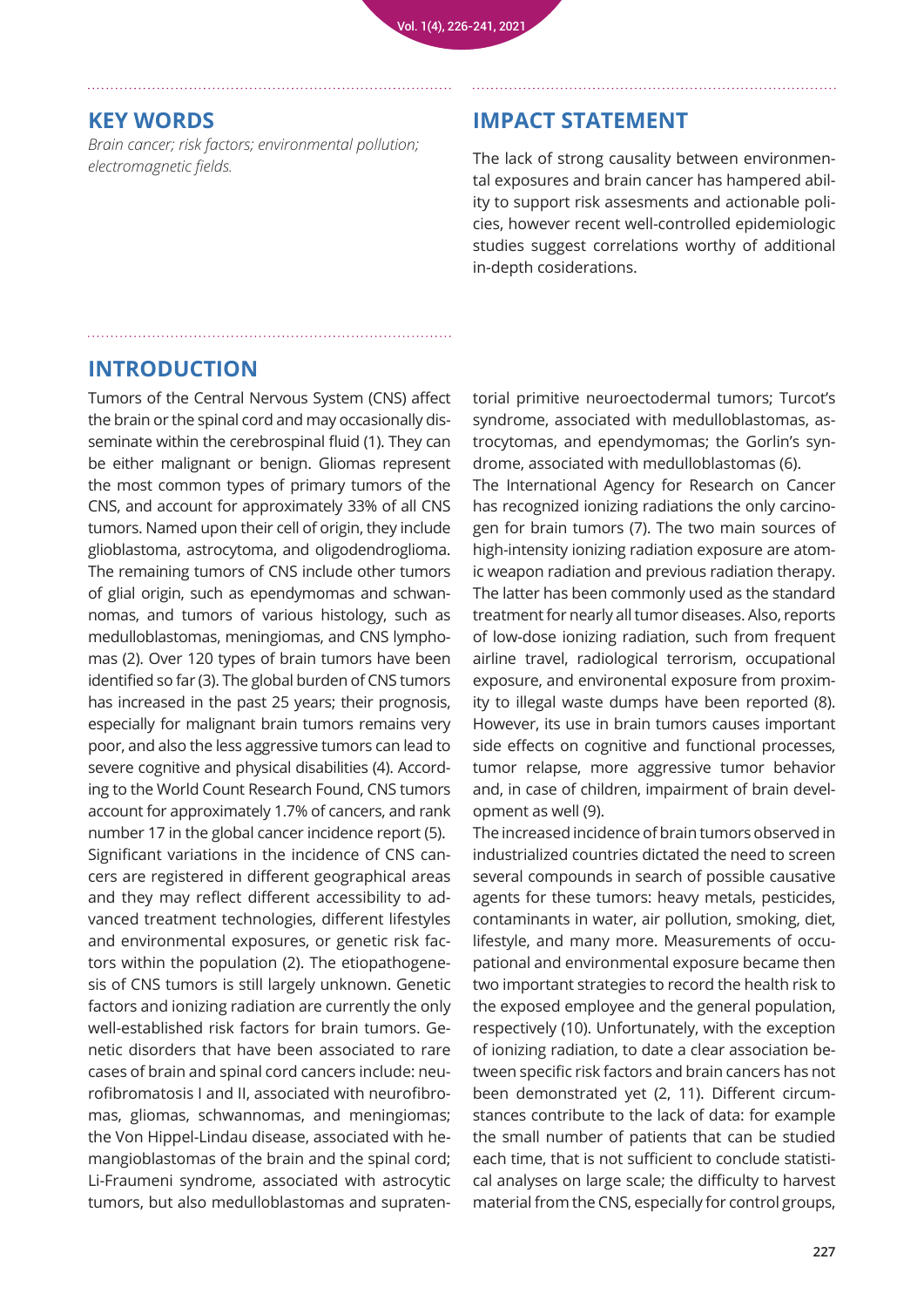without invasive procedures, and with the risk to cause cognitive and physical damage; the fact that the detection of some toxic agents in the CNS can be performed only years after the exposure, when the brain is available for autopsy, and/or the toxic agent has been cleared by the organism (12).

On the other hand, negative associations with brain tumors have been reported for atopic conditions, such as asthma, eczema, food allergy (2). For the purpose of this review, the authors focus the attention on pollutants such as particulate matters, heavy metals, electromagnetic radiation, for which new data emerged in very recent years, possibly integrating and reinforcing the actual hypothesis linking these factors with brain tumors. Brief considerations on the actual knowledge on the role of food contaminant will also be included.

# **ENVIRONMENTAL POLLUTION**

Pollutants are present in the environment as a result of both natural phenomena (e.g., volcanic dust, sea salt particles, photochemically formed ozone, biological decay, and more) and human activities (e.g., industrial and agriculture, burning of fossil fuels, mining, sewage). They may cause cancer and other serious diseases, may be responsible for reproductive or birth defects, and account for adverse environmental and ecological effects. For some pollutants a causative role in the pathogenesis of several diseases has been identified. For example, it has been ascertained that exposure to asbestos causes mesothelioma, cancers of the lung, larynx, and ovary (13); while exposure to paraformaldehyde causes myeloid leukemia and some other rare cancers (14), including cancers of paranasal sinuses, nasal cavity, and nasopharynx (15). To date, many evidences suggest also a possible association between specific pollutants and the onset of brain tumors, but a clear associative role has not been established yet.

## **PARTICULATE MATTER (PM)**

Air pollution has been associated with different types of neoplastic diseases, such as lung cancer, breast cancer, liver and pancreatic cancer (16-19). The composition of air pollution varies according to the source and the rate of emission, the geographic characteristics, atmospheric conditions, and industrialization (20). Amid the components

of air pollution that represent a major concern for public health, there are gaseous substances, such as carbon monoxide, ozone, nitrogen dioxide, nitric oxide, sulfur dioxide, and particulate matter (PM), which includes nitrates, sulfates, polycyclic aromatic hydrocarbons (PAHs), and metals such as iron, copper, nickel, zinc, mercury, and more (21). Based on their size in micrometers (µm), PM are classified into "coarse" (PM<sub>10</sub>, diameter < 10 µm), "fine" (PM<sub>2.5</sub>, diameter < 2.5  $\mu$ m) and "ultrafine" (PM $_{0.1}$ , diameter < 0.1 µm) particles. Coarse particles consist mainly of insoluble crust-derived minerals, biological material (pollen, endotoxins, fungi, bacteria) and sea salts, but also include particles from industrial sources. Fine and ultrafine particles are mainly products of fossil fuels combustion (21, 22). The smaller the size of the particles, the greater their ability to penetrate and cross different tissues: after inhalation particles smaller than 10 μm in diameter can invade the lungs and even reach the bloodstream, and fine particles represent even a greater risk to health (20). In this sense, fine and ultrafine particles, due to their ability to penetrate into the alveoli, represent a major health issue than coarse particles, which generally penetrate only in the upper respiratory system. Several studies have documented the ability of small inhaled particles to reach the brain, and possibly cause oxidative stress, neuroinflammation, and extensive neural cells damage, especially in animal models. For instance, Oppenheim et al. reported that exposure to vehicle emissions results in altered blood brain barrier permeability and expression of matrix metalloproteinases and tight junction proteins in mice (23). Other evidences on experimental animals demonstrated that a fraction of inhaled ultrafine particles generated from graphite electrodes were able to translocate to the CNS when deposited in either the nasal epithelium (via the olfactory nerve) or the alveolar epithelium, by entering into the systemic circulation and eventually crossing the blood-brain barrier (24). In humans, air pollution has been linked to stroke, and neurodegenerative diseases, such as Alzheimer's, Parkinson's diseases, and dementia (25, 26). Fine and ultrafine particulate matter has been found in both brain capillaries and parenchyma (27), however the mechanisms of toxicity of these particles in the brain are still under investigation. Size and composition of the particulate matter may also influence the processes of distribution and toxicity in the brain. For example, ultrafine particulate may easily penetrate cell membranes, cross lung barriers, and brain blood barrier (BBB),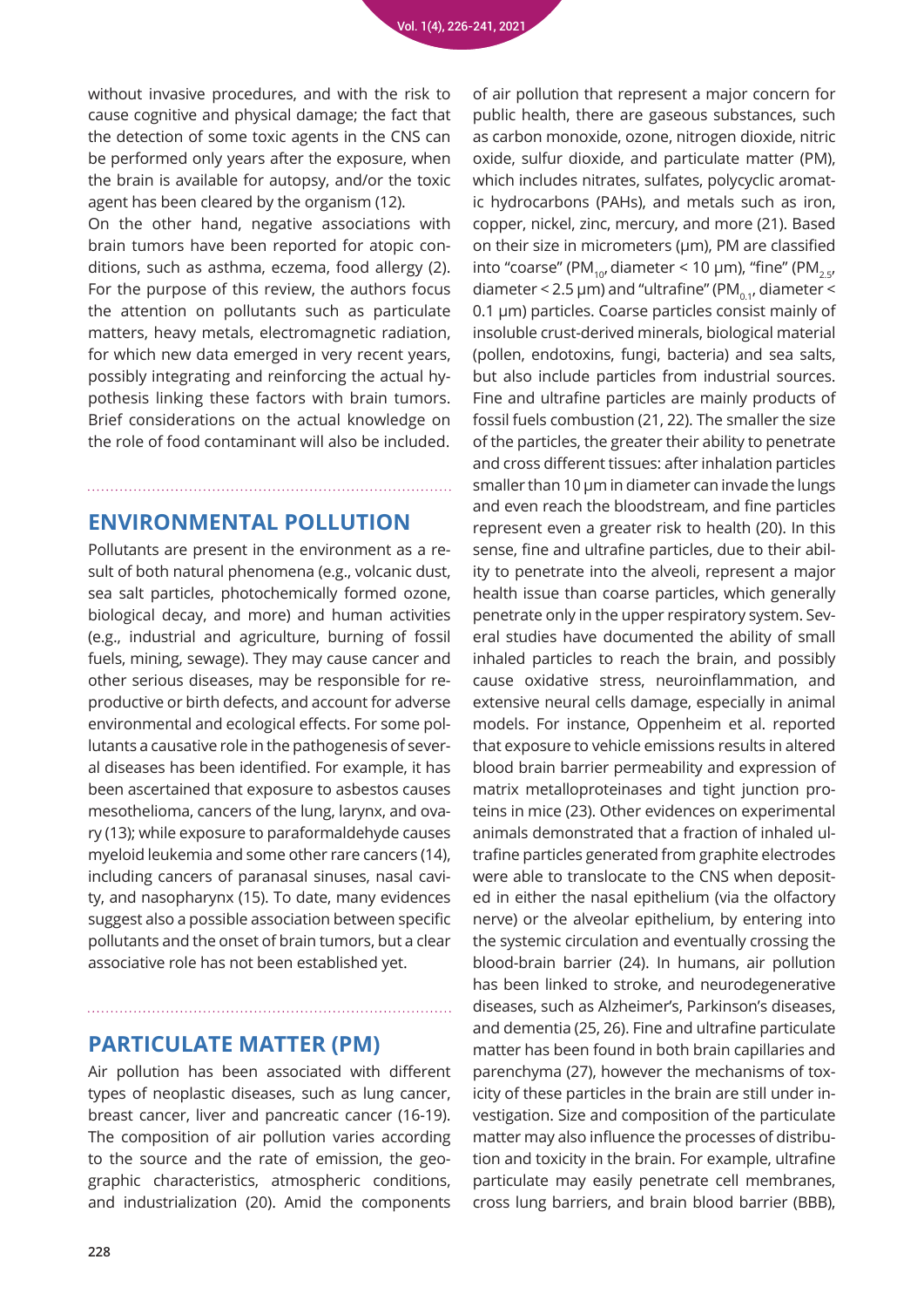reaching the different brain compartments (28). In addition, it has been hypothesized that the intrinsic characteristics of the particulate matter can stimulate innate immune response in the brain, causing the production of inflammatory cytokines and inflammation. In particular, astroglia, brain capillaries and microglia respond to the components of air pollution by activating multiple cellular pathways, which ultimately lead to chronic neuroinflammation. Inflammation and oxidative stress are generally identified as main mechanisms through which air pollution causes cell damages (28). The effects of fine particles on the CNS are mainly consequences of a chronic exposure to air pollution (28). Based on these and other evidences, and on the increase of brain tumor incidence in industrialized countries (25), the common thought was questioning about a possible association between such a massive and constant presence of pollutants in the atmosphere with the onset of brain neoplasia. In this context, several reports have been made, some with inconclusive results. But recently, few independent studies have been carried out, in which the enrollment of a consistent number of people to analyze and monitor from different geographic areas, allowed to build significant and robust case-studies (25, 29). One of these studies, the ESCAPE (European Study of Cohorts for Air Pollution Effects), involved 12 patients' cohorts from 6 different countries, who had a high level of exposure to pollutants, due to the anthropomorphic activities in the participating cities. Different types of environmental pollutants were analyzed (25). The cohorts were chosen to verify a possible link between the exposure to specific concentrations of air pollutant and the presence of malignant and nonmalignant brain tumors. The pollutants examined included fine and coarse particulate matter (PM < 2.5 μm, PM < 10 μm), as well as nitrogen oxides (NO $_{\rm 2}$  and NOx). The study involved 282, 194 subjects, and 466 of them developed malignant brain tumors during the 12 years of follow-up. The study used a 2-step approach: initially, the association between different air pollutants and brain tumor in each cohort was estimated, then the estimates from each cohort were combined for each pollutant and each brain tumor subtype, and compared by meta-analyses. The results showed a weak, positive association between long-term exposure to  $PM_{2.5}$  (a marker for traffic-related air pollution) and  $NO<sub>2</sub>$  and brain tumors (25). In another study, Weichenthal et al. found a stronger, positive association between ultrafine particles concentrations in the environment and incident brain tumors (29). The study involved a cohort of approximately 1.9 million adults living in Toronto and Montreal, the two largest Canadian cities, and among the Canadian cities with the highest air pollution. The cohort was observed over a time period of 15 years (from 2001 and 2016), and during this time air pollution assessment was constantly performed. Overall, these studies suggest that traffic pollution may represent an important source of exposure for brain tumors (25, 29). These results were fully in accordance with a previous report from Jorgensen et al. (The Danish Nurse Cohort) in which weak positive associations were observed between exposure to  $PM_{2.5}$ , NO<sub>2</sub>, and NO and brain tumors, and in which the stronger association was observed among obese subjects and subjects with lower levels of physical activity (30). Finally, an increased risk of malignant brain cancer has been observed in relation to long-term exposure to benzene, ozone, and possibly PM $_{10}$  in men, but not in women, in a study from Wu et al. (31) involving a multiethnic cohort of people living in Hawaii or California, and with different demographic, diet, and lifestyle characteristics. These and other studies are based on statistical models that present some limitations; however, it is worth noting that all of them support the possibility that air pollution may be linked to some risk of CNS tumors. Further studies to confirm this hypothesis are certainly needed. It would also be interesting to consider different lifestyles that place people at different risk than others. For instance, people who work in the health sector, or agriculture, rather than being part of the petrochemical industry chain.

#### **Heavy metals**

Heavy metals are chemical elements with relatively high density which exert toxic or poisonous activity at low concentrations. They are naturally occurring elements with extensive uses in industrial, domestic, agricultural, medical and technological fields, then having a wide distribution in the environment (32). Common heavy metals are mercury, cadmium, arsenic, chromium, thallium, and lead. They can accumulate in the soil and in the water, entering the food chain and affecting living organisms at different grade. In humans, many heavy metals are known carcinogens, in particular for lung and skin cancers (33), and are also responsible for cardiovascular and neurological diseases (34, 35) , as well as kidney and bones pathologies (36, 37). Lead and mercury are potent neurotoxins and are involved, among oth-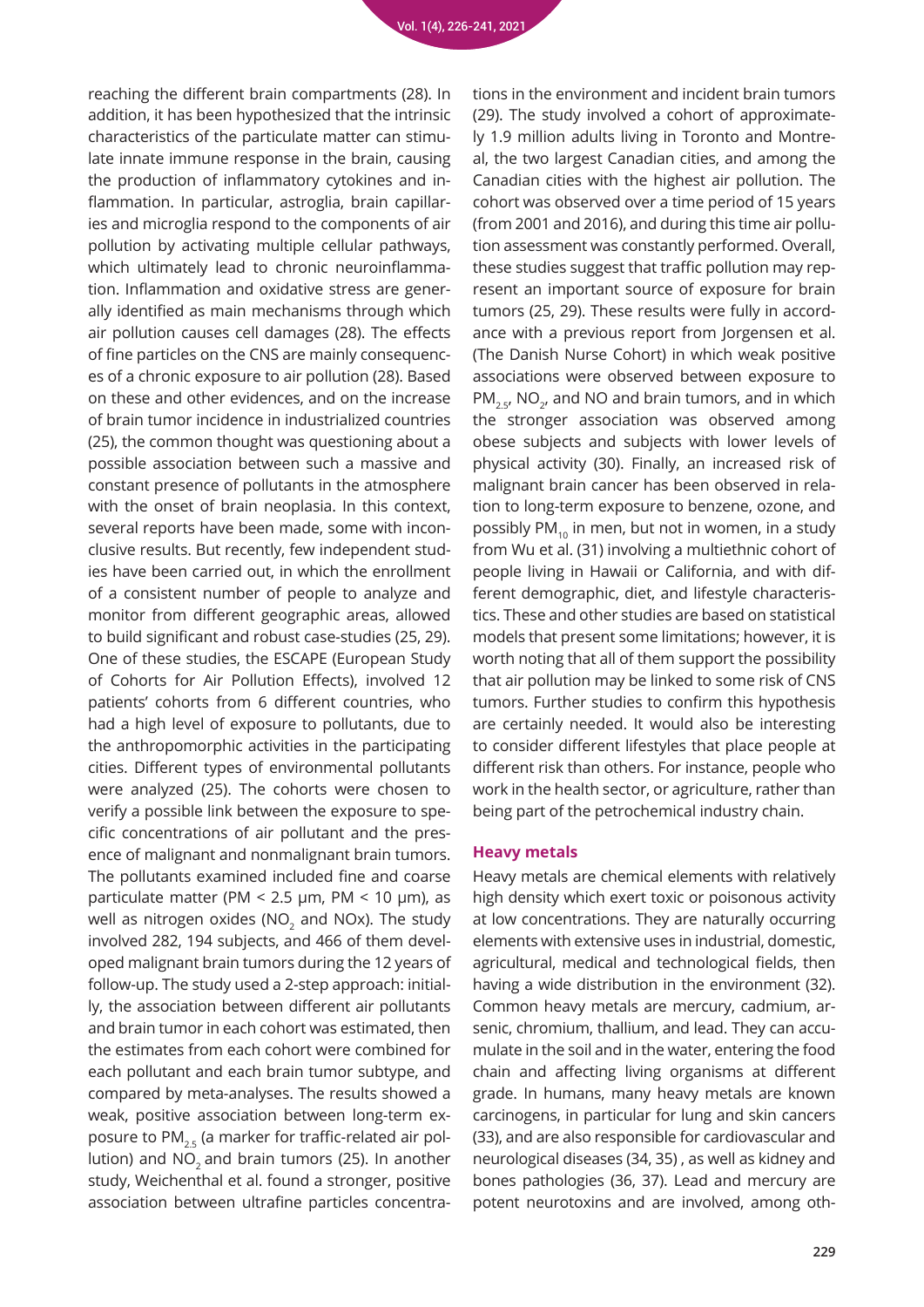er, in the onset of neurodegeneration, decreased cognitive functions, and psychiatric manifestations, including depression, anxiety and irritability (38). Several independent studies also showed an accumulation of heavy metals in brain tumor samples, confirming the ability of these metals to cross the BBB, and the ability of the human brain to retain them (12, 39-41). Understanding the relationship between the occupational exposure to heavy metals and the etiology of different neurological diseases, including brain cancers, has been object of several studies. For instance, an increased risk for low grade gliomas was related to men working in the metal industry (42); prolonged exposure to arsenicum was associated to a higher risk for lung, skin, liver, bladder, and brain cancers (43); increased lead exposure was associated with increased meningioma risk (44, 45). In most cases, these kinds of studies provided inconsistent results, which are partially explained with the difficulty in detecting neurotoxic metals in diseased brains. For instance, the cells that originally contained the metals are possibly destroyed by the pathological process, or the metals may have been cleared by the brain by the time the brain is available for examination, usually after autopsy (12). The mechanism through which heavy metals and metals in general may contribute to some neuronal diseases, including Parkinson's and Alzheimer's diseases, is also unclear, but the oxidative stress caused by metals seems to play a pivotal role in neuroinflammation and cell death (39). Metals have the intrinsic ability to lose electrons and react with molecular oxygen to form reactive oxygen species (ROS), among which the superoxide anion, hydrogen peroxide, and hydroxyl radical (46). ROS are highly reactive with organic substances, such as DNA, lipids, and proteins, leading, ultimately, to their damage, and are responsible for the alteration of the redox state of the cells (46, 47). Peroxidation products of fatty acids, protein carbonylation and nitration, and DNA and RNA oxidative damage are some biomarkers of oxidative stress in neurodegenerative diseases (46). Increased levels of lipids, proteins and nucleic acids oxidation have been associated with elevated levels of amyloid beta protein (Aβ) in Parkinson's disease (47, 48). Similarly, increased levels of oxidized lipids and proteins have been detected in the substantia nigra of Parkinson's disease patient (47, 49). Oxidative stress seems to be also involved in metal-related cancers. According to Xu *et al*., ROS could exert their oncogenic properties in a two-stage process: in the early stage, elevated levels of ROS determine DNA

damage, inhibition of DNA repair, and alterations of signal transduction pathway, ultimately leading to cell transformation. In a second stage, low levels of ROS in metal-transformed cells promote apoptosis resistance, autophagy deficiency, inflammation and angiogenesis (50). Metal-induced oxidative stress has also been linked to epigenetic alterations and abnormal cellular growth in some tumors, especially lung tumors (39, 51, 52). Several reports suggest that oxidative stress, by altering activity and functions of DNA methyl transferases (DNMTs), determines changes in DNA methylation (53). For example, oxidative stress induced by hydrogen peroxide increases the binding and the activity of DNMT1 on promoters of tumor suppressor genes (54); while hydroxyl radicals interfere with the DNMT-DNA binding, overall promoting a hypomethylation status (55); in some cancers, ROS-induced oxidative stress increases the levels of 8-hydroxydeoxyguanine, responsible of conformational changes which determine the shift of chromatin from an active to a repressive status (56). Histones posttranslational modifications include acetylation, methylation, phosphorylation, glycosylation, ribosylation, ubiquitination, sumoylation. These modifications regulate DNA accessibility (53). In particular, the reactions of histone acetylation are involved in the regulation of many cellular processes, such as chromatin transcription, gene silencing, cell cycle progression, apoptosis, differentiation, DNA replication and repair, nuclear import. Alterations of histone acetylation and methylation induced by oxidative stress may affect either one of the aforementioned processes, and play an important role in tumor pathogenesis and progression. Similarly, micro-RNAs (miRNAs) are known regulators of transcription, and the alteration of their expression and activity by ROS can contribute to the control of tumorigenesis (57). The analysis of the mechanisms through which each miRNA contributes to the control of tumorigenesis is beyond the purpose of this review. The authors only want to underline the fact that to date, several miRNAs have been identified, which are involved in the antioxidant response in cancer disease. A few examples are MIR-101, MIR-28, MIR-153, which are downregulated by ROS in breast cancer; MIR-200A and MIR-432-3P which are upregulated by ROS in esophageal cancer; MIR-7, upregulated in neuroblastoma and non-small cell lung cancer (53). In addition, several reports indicate that miRNA levels are affected by environmental pollutants and play a critical role in determining the tumor phenotype (58, 59).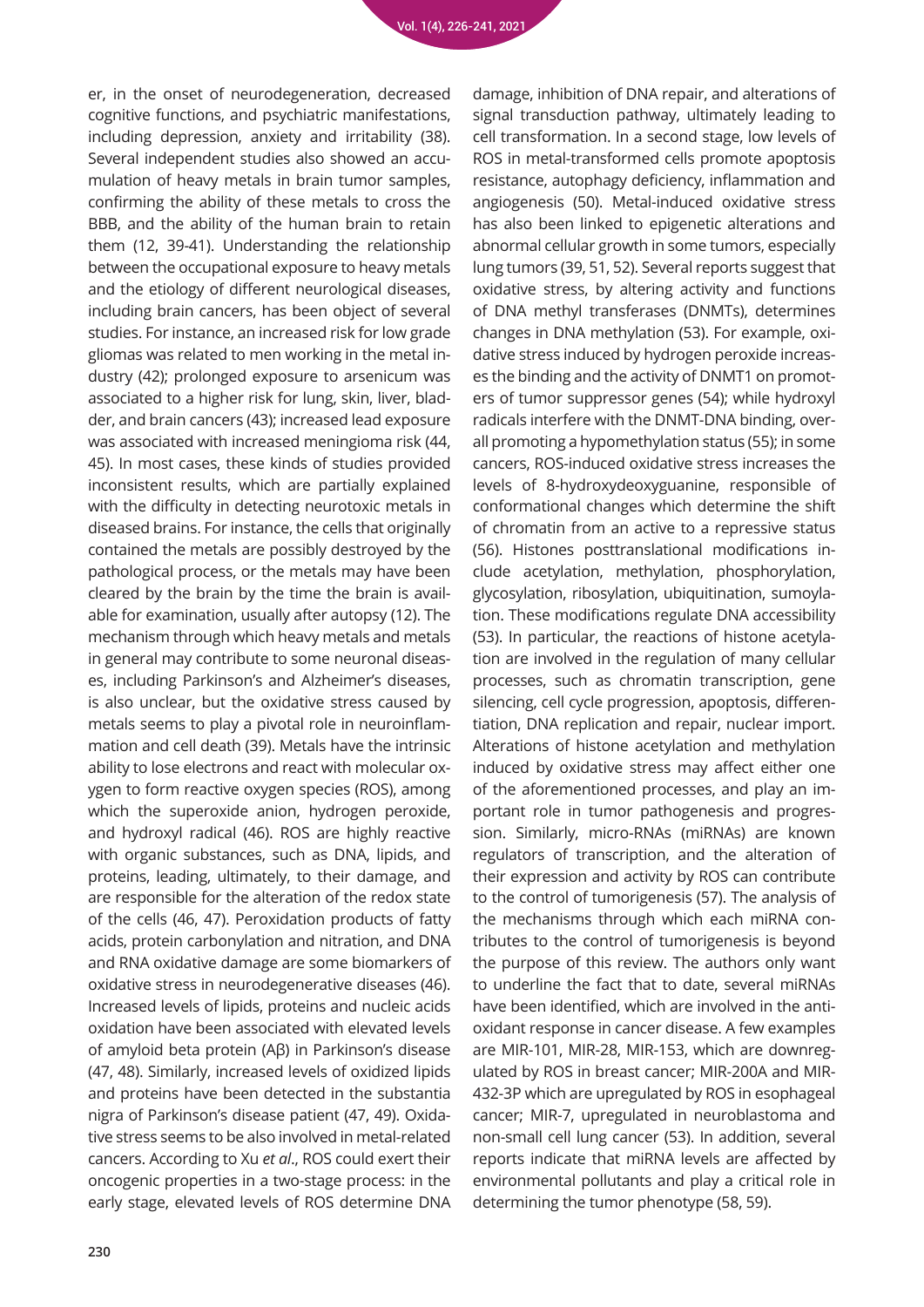Despite a role of metals in the pathogenesis of brain tumors has still to be demonstrated, as well as an eventual mechanism of action, recent studies seems to provide unquestionable evidences of the prevalence of some metals in brain tumor. Stojsavlievic et al. reported the results of a study, conducted in Serbia, in which essential trace metals (manganese, cobalto, zinco, selenio, rame) and relevant heavy metals (including aluminum, nickel, arsenic, cadmium, lead, uranium) were assessed on samples of serum, cell fraction, cerebrospinal fluid, and cancerous tissue from patients with diagnosed brain tumors and compared with results from control subjects (60). The study showed that brain tumor patients had altered profile of some metals in all kind of samples, when compared to control samples. In particular, higher contents of manganese, selenium, and lead were reported in tumor patients, with lead making possible the discrimination between tumor and non-tumor patients. These results possibly suggested the implication of these metals in the disruption of homeostasis and in the pathogenesis of brain tumors. Furthermore, uranium levels were considerably elevated in blood samples of tumor patients, and the Uranium/selenium ratio was suggested to be a possible blood marker in diagnostic evaluation of brain tumors. However, the high uranium levels found in the samples could be explained with the radioactive outbreaks that Europe experienced during the war in Serbia in 1999 (60). These results were possibly in agreement with the results previously found by Arslan et al, which reported a higher content of cadmium, manganese, lead, and zinc, a lower content in cupper, and unchanged level of cobalt in the serum of patients with malignant gliomas, as compared to serum of healthy subjects (61). Among the heavy metals, mercury and lead are

those with well-known toxic effects on the human body, and their possible involvement in brain tumors has been object of several studies. Here, we report the most significative.

#### **Mercury**

According to the Agency for Toxic Substances and Disease Registry, of the U.S. Department of Health and Human Services, arsenic, lead and mercury occupy the first three position, respectively, in the 2019 priority list of most significant potential threat to human health. This list does not rank the most toxic substances, but its prioritization is based on a combination of their frequency, toxicity, and potential for human exposure at specific facilities sites (62). Mer-

cury is a natural element and it is released in the environment in its inorganic form, mainly as a result of natural processes and human activities. It can be biologically converted in organic compounds, of which the most common is methylmercury (MeHg). MeHg represents the major source of organic mercury found in the ecosystems. It accumulates in the food chain, increasing the toxic risks for humans (63). In general, at cellular level, mercury exposure has been associated with alterations in membrane permeability, changes in macromolecular structure due to its affinity for sulfhydryl and thiol groups, DNA damage (63), increased oxidative stress, and mitochondrial dysfunction. Brain cells seem very sensitive to cytotoxic and genotoxic effect of mercury (64). It has been hypothesized that mercury can cause epigenetic variations (65, 66) and DNA mutations (39) that may function as a trigger for gliomas, including glioblastomas, and oligodendrogliomas, which arise from astrocytes and oligodendrocytes. This possibility was raised after some reports evidenced an increased risk of these tumors in dentists and dental nurses, who had a constant exposure to mercury included in dental amalgama (67). Other reports, however, displayed contrasting results (66). A recent study from Pamphlett (2018) (12) reported the presence of inorganic mercury in different cell types of the brain of a man who injected himself with inorganic mercury, and who died 5 months after continuous exposure to this metal, deposited in his organs. Post-mortem examination of the brain showed the presence of inorganic mercury in astrocytes, oligodendrocytes, corticomotoneurons, locus ceruleus neurons, and vertebral micro vessels (12), further demonstrating the ability of this metal to cross the BBB and efficiently localize in and be retained from brain tissue.

#### **Lead**

The International Agency for Research on Cancer (IARC) defined inorganic lead as "Probably carcinogenic to humans" (68). Neurotoxic effects of lead are well known, and may affect the development of the nervous system in children (69). In mature brain, lead may cause neurodegenerative diseases, such as Alzheimer's and Parkinson's diseases (70). However, any evidence linking lead occupational exposure to brain tumors has shown inconsistent results. For instance, a study by Steenland *et al*. in 2019 reported a significant positive relationship between lead exposed workers and malignant brain tumors incidence in two cohorts from different countries (71). The same positive trend was observed in other studies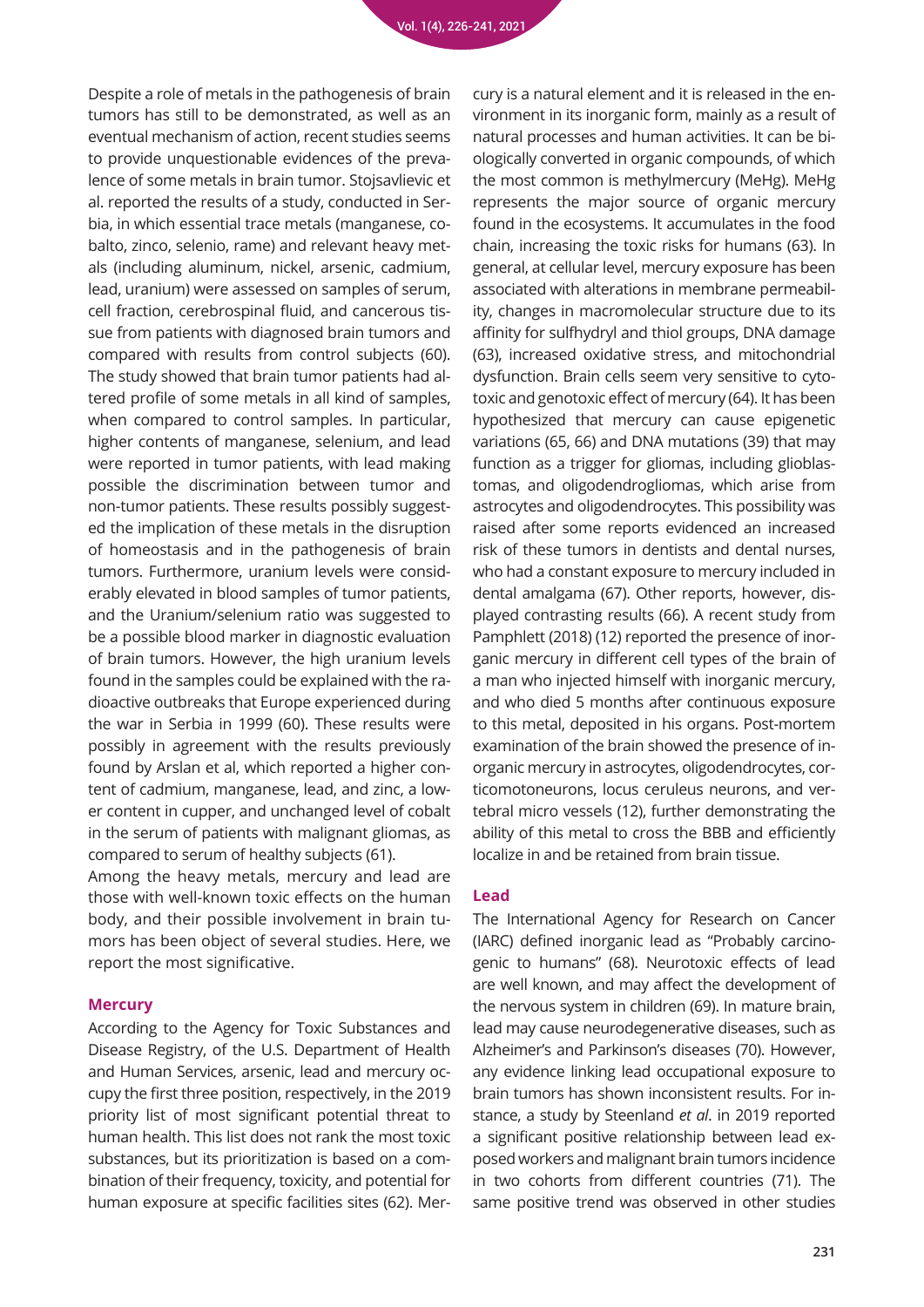(72, 73). Conversely, other reports declared no association between lead exposure and CNS tumors (74, 75). Some of these inconsistencies come from limitations in study design, measurements of exposure, tumor heterogenicity and outcome, and publication biases, especially when performing meta-analysis on epidemiological studies. To our knowledge, the most recent publication on occupational lead exposure and brain tumors performs a systematic review and meta-analysis trying to overcome some of the limitations from past studies and, although with some other limitations, it provides evidence of a not significant association with lead exposure and risk of brain tumors (malignant and benign), but the risk of brain tumors resulted significantly increased when only malignant brain tumors were included (76). Once again, it would be interesting to study a specific relationship between lead exposure and the specific type of brain tumor. Lead is able to cross the blood-brain barrier and distribute in the brain parenchyma, possibly due to its ability to replace calcium ions (76, 77). It has been hypothesized that lead neurotoxicity may be involved in the pathogenesis of neurodegenerative disease through epigenetic modifications, inhibition of N-methyl-D-aspartic acid receptor, and increased quinolinic acid production (78), while the mechanism through which lead could cause brain tumor are unknown. Inhibition of DNA synthesis and repair, interaction and inhibition of tumor suppressor proteins, oxidative stress, alteration of signaling pathways, and induction of apoptosis are among the proposed processes involved in lead carcinogenesis (39, 76, 79).

#### **Electromagnetc radiation pollution**

Electromagnetic radiation refers to a spectrum of waves of different energy. Based on their capacity to break atomic bonds, then removing electrons from atoms and molecules through which it passes, electromagnetic radiation is distinguished in ionizing radiation (IR) and non-ionizing radiations (NIR) (80). IR include X- and gamma-rays, but also alphaand beta-particles from radioactive decay. They are radiation at very high frequency. Natural sources of IR are solar radiation and radiation emitted by nuclides of the Earth's surface. Human activities, such as mining, nuclear plants, use of radioactive materials in medicine and research, and handling, processing, and disposal of radioactive material, all contribute to increasing radioactive pollution in the environment (81). We shall not discuss here the IR effects on human health, since their ability to pose humans at very serious health risks, such death and

cancer, is well-known, and we have already mentioned that IR are the only recognized causal agent for cancer. We also remark that the ability of IR to deliver high energy to tissues and cells, destroying DNA (and other biomolecules) overtime, provides a powerful tool, in medicine, to fight cancer, by killing cancer cells and shrinking the tumor (80, 82). Here, we rather want to focus on the long list of electromagnetic waves at lower frequencies, the NIR, which contribute to electromagnetic pollution, and for which the effects on human health are still not completely understood. NIR exert biological effects by heating, altering chemical reactions, or inducing electrical current in tissues and cells, then inducing changes in ions distribution (83). NIR include radio waves, microwaves, infrared, visible light, and ultraviolet light, and are collectively referred to as electromagnetic fields (EMFs) (84). EMFs are generated wherever electric current flows: power lines, electrical generators and motors, electrical wiring, home electronic devices, and wireless communication systems (84). The generated electric field is measured in hertz (Hz), while the magnetic field is quantified in tesla (T). EMFs are typically distinguished in static magnetic fields (SMF) (0 Hz; 0.1- 10 mT), extremely low frequencies magnetic fields (ELF) (0-300 Hz), intermediate frequencies (IF) (300 Hz-100 kHz), and in high frequency (HF) magnetic fields (100 kHz-300 GHz) (83). There is no direct evidence of effects of EMF on human health, nor a direct link between EMF and incidence of brain tumors. However, several studies at cellular levels demonstrated some undesirable effects, some of which are briefly reported here. SMF can be measured in proximity of videos, MRI instruments, industrial electrolysis, headphones, audio-speaker components, refrigerator magnets. Exposure to SMF affects electrically charged particles and cells. For example, the magnetic force can affect the velocity of blood cells in the blood flow (85). Exposure of Human skin fibroblasts to SMF generated by routinely used MRI showed alterations in cell morphology, decreased expression of some sugar residues of glycoconjugates, decrease of thymidine incorporation and decrease of second messenger formation (86). Furthermore, strong SMF were reported to induce mutations through elevated production of intracellular superoxide radicals in E. coli (87), while a decrease of membrane mitochondrial potential was observed after exposure to low SMF in SH-SY5Y glioblastoma-like cells, and this effect was associated with increased production of ROS (88).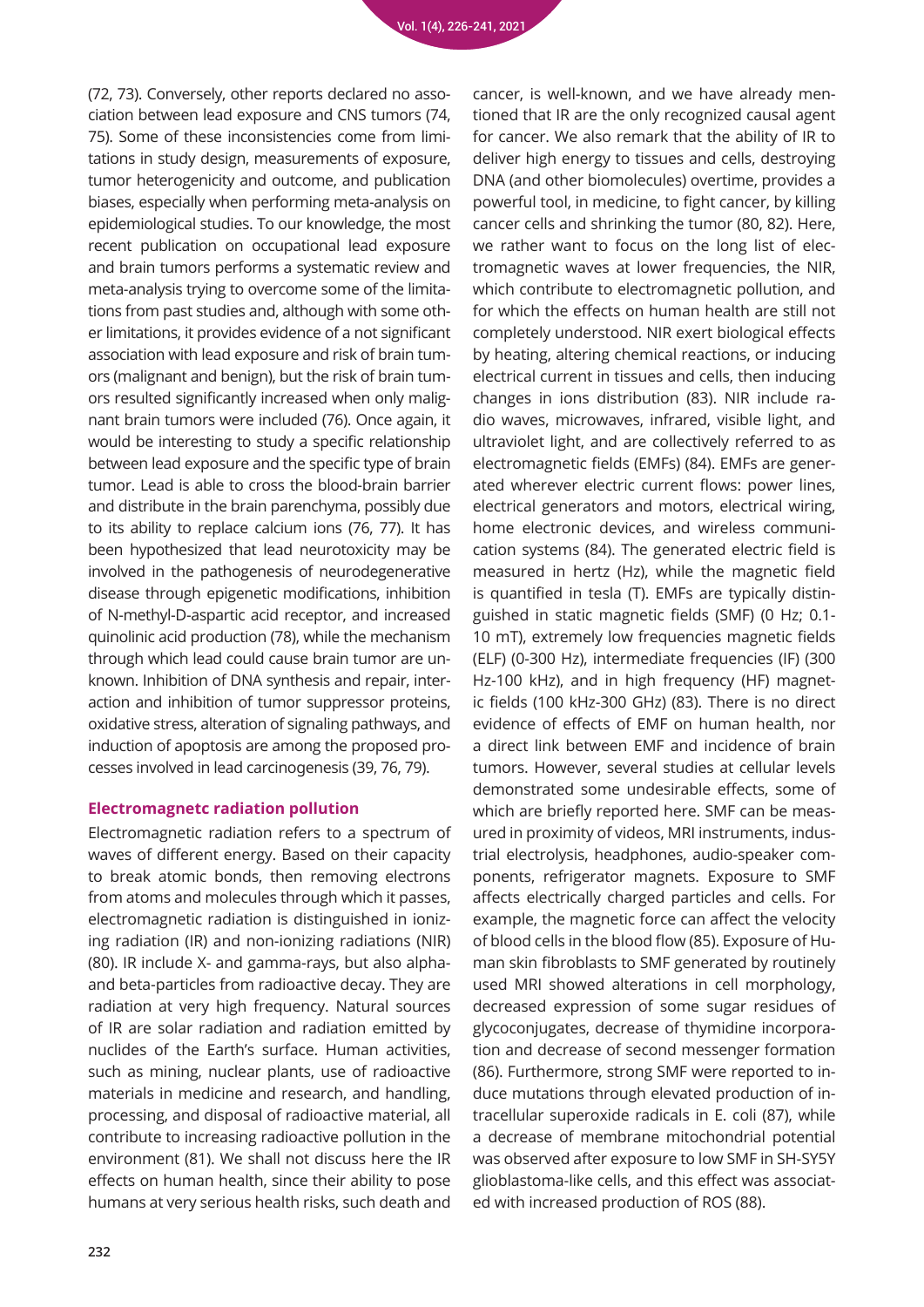ELF main sources are powerlines, domestic electric distribution, electric engines in cars, trains and tramway (83). In their paper, Odzemir et al. summarized the results reported in literature and related to the effects that ELF may have on cellular functions: these studies reported the effects of ELF on cell proliferation and differentiation, apoptosis, DNA synthesis, RNA transcription, protein expression, hormone production and other cellular processes (83). In a case control study performed by Baldi *et al*. on occupational and residential exposure to EMF and risk of brain tumor it was found that the risk for meningiomas was higher in subject living closer to power lines and exposed to ELF, suggesting the possibility that ELF could play a role in the occurrence of this tumor (89).

Computer monitors and TV screens, anti-theft devices, card readers, metal detectors are common sources of IF, while sources of HF, or radio frequencies, are mobile phones, radar, broadcasting and TV, microwave ovens. The increasing diffusion of these technologies goes in parallel with an increased domestic and occupational exposure to the electromagnetic fields they generate. It goes without saying that the issue has been raised whether radiofrequencies could be associated with tumorigenesis in humans, and in particular with brain tumors. To date, there is no direct evidence of this association, but some studies leave an open possibility. Metanalysis of epidemiological studies from Khurana et al. showed that the risk of ipsilateral gliomas and acoustic neuroma increased aproximately 2-fold in people using wireless phones for more than 10 years. The data did not achieve statistical significance for meningioma (90). Similarly, metanalyses studies from Levis and al., examining data on ipsilateral tumors in subjects using mobile phones since or for at least 10 years, showed increased risk of head tumors (91). The largest international case-control study on the use of mobile phones and risk of some tumors was commissioned by the WHO, and it is known as the INTERPHONE study. The study was conducted in 13 countries, includes the largest numbers of mobile phone users with at least 10 years of exposure, and focused on four types of tumors in tissues that most absorb RF energy emitted by mobile phones: tumors of the brain (glioma and meningioma), of the acoustic nerve (acoustic neuroma or schwannoma), and of the parotid gland. The study was concluded in 2012 with the following results: no increased risk of glioma or meningioma was observed with use of mobile phones, although there were suggestions of

an increased risk of glioma at the highest exposure levels. No increased risk of acoustic neuroma was observed in regular users of a mobile phone or for users who began regular use 10 years or more before the reference date was observed. The effects of long-term heavy use of mobile phones still need further investigation. Data from parotid gland tumors were provided only from 3 countries, still with not significative results (92). Overall, the weak results provided by the studies on the effects of EMF on brain tumors do not allow to state that EMF are an established cause of cancer, and are therefore not addressed in the recommendations to reduce cancer risk (93). However, we may also want to consider that the field of technology is constantly evolving, and the possibility that the amount and type of radiation we are subjected to in daily life might cause or contribute to health problems and diseases in the long term, may still leave the question open.

#### **Food contaminants**

Food safety is also important when considering the development of certain diseases, including cancer. Food contaminants typically include contaminants from the environment, from food processing, from food packaging, and from the use of additives (94). We may not be able to examine all the variety of contaminants present in food, but we want to mention briefly some compounds for which certain effects on brain have been observed. We already mentioned the heavy metals and the effects they exert on brain. We also want to mention organochlorine compounds, which include DDT, lindane, and many other pesticides, which are lipophilic and resistant to degradation, and although their use was banned years ago, they still persist in the environment and contaminate food and water (95). Organochlorine compounds, as well as the dioxins, another group of toxic substances, have shown the potentiality to affect the brain development in infants and children, but a putative role in brain tumor development has not been demonstrated for any of them. For their effects on human health, the IARC classified organochlorine compounds and dioxins as probable human carcinogen (group 2B), and human carcinogen (group 1), respectively (IARC) (95). Food production process and cooking also represent a source of many toxic chemicals: a prime example are PAHs, occurring in smoked and grilled meat, other than from cigarette smoke and environmental contamination. Oxidative reactions convert PAHs in highly mutagenic and carcinogenic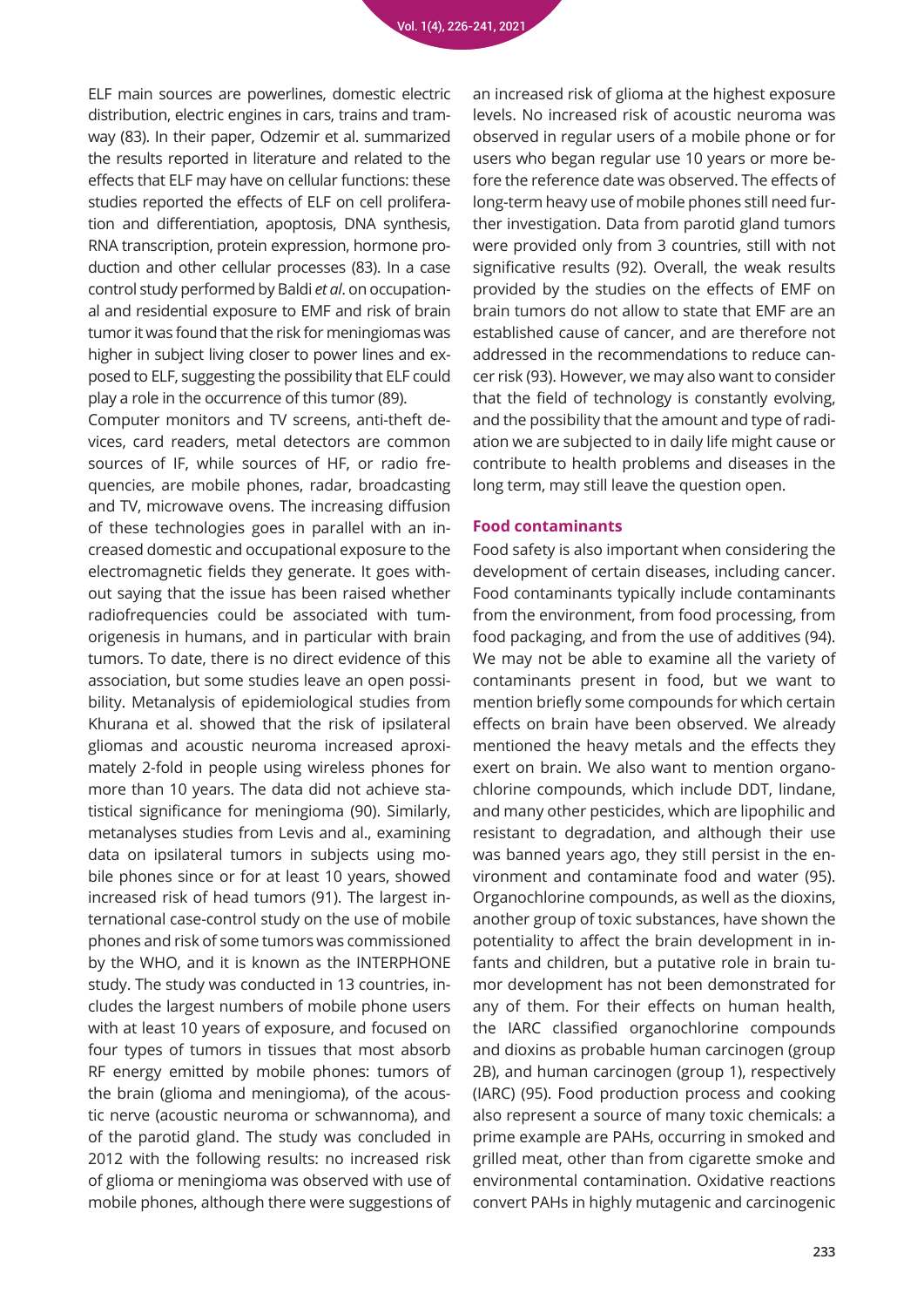compounds (95, 96), which have known deleterious effects in organs and tissues such as lung and liver. Recently, PAHs exposure was associated with cortical thinning and decline in verbal learning and memory function in cognitively healthy adults, suggesting a role in neurodegeneration (96). N-nitroso compounds (NOCs) are another group of toxic substances, with the capability to alkylate DNA and demonstrated neuro-carcinogenicity in animal models (97). NOCs include nitrosamines and nitrosamides, which are endogenously formed in the stomach and intestine from intake of nitrite-preserved food, especially processed meat, and consumption of food with nitrites and nitrates, such as grain products and vegetables (98). Once in the bloodstream, they can affect different organs, and reach the brain. For these reasons, it has been hypothesized that a diet rich in nitrites and nitrates, by increasing the exposure to NOCs, could increase glioma risk (98). In the study from Dubrow et al, a large cohort of people (545,770) participated in the prospective NIH-AARP Diet and Health Study, which assessed dietary intake of food such as high processed meat, nitrate, fruit and vegetables, at baseline (1995–96). During follow-up through 2003, 585 participants were diagnosed with glioma. The statistics revealed no positive risk of glioma associated with consumption of processed or red meat, nitrite, or nitrate; vitamin C or E, and vegetables and fruit were neither providing protective effects against adult glioma risk (98). A different situation was reported instead by Dietrich et al, in relation to NOCs maternal exposure and risk of childhood brain tumor (99). In experimental rodents and monkeys, N-nitrosamides, rather than N-nitrosamines, are the NOCs that likely can cause brain tumors, whereas N-nitrosamines caused cancer in various animal species in a variety of organs but never in the brain. Epidemiologic literature is quite consistent in finding increased risk of childhood brain tumor associated with maternal intake of cured meats. However, further information is needed that takes into account additional dietary data, which should include the vast variety of foods, supplements, quantification of ingestion of nitrites and nitrates; sociodemographic factors, and more (99). Finally, we want to mention the largest combined prospective study, conducted in US and UK, on diet and risk of glioma, in which it has been shown that not significant association, if there is one, exists between major food groups and nutrients and risk of glioma (100).

### **CONCLUSION REMARKS**

Brain cancers have always been object of intense study in the scientific community for several reasons: primarily, the fact that therapies are still not efficient, as compared to other types of cancer, and the mechanisms that induce these diseases are still not well understood. Brain cancers remains overall a very difficult type of neoplasm to face and defeat, and although diagnostic and therapeutic techniques and approaches are certainly evolving, the road to an effective solution is still long. Moreover, the efforts of the scientific community to identify any factor, occurring throughout the life of the human being and that may be the cause or a potential risk for these diseases, could represent a powerful tool for the adoption of preventative measures aimed at reducing the risk of exposure. A summary of the current status of classification of the aforementioned potential brain carcinogens is listed in **table I**. In addition **table I** displays, although not for brain cancer for most listed carcinogens, the U.S. EPA guidelines of exposure and potential routes of exposure. Note that only one chemical, acylonitrile, is validated as a brain carcinogen with corresponding permissible exposure limits of exposure. In addition to knowledge on potential carcinogenic mechanisms, the route of exposure has to be taken in consideration for proper risk assesment and



**Figure 1***. Sources of exposure of environmental contaminants potentially increasing risk of brain cancer. Represents the various sources of the aforementioned contaminants including, but not limited to, 1) leaching of heavy metals from volcanic ash and mining operations into drinking water sources 2) bioaccumulation of pesticides and herbicide contamination in food sources with resultant human consumption 3) particulate matter exposure from industrial sources (including hydrocarbon, benzene, and heavy metals and 4) potential harmful electromagnetic radiation from sources such as cell phone and electrical. Note that each source of potential contamination can result from particular exposures means such as inhalation or oral exposures.*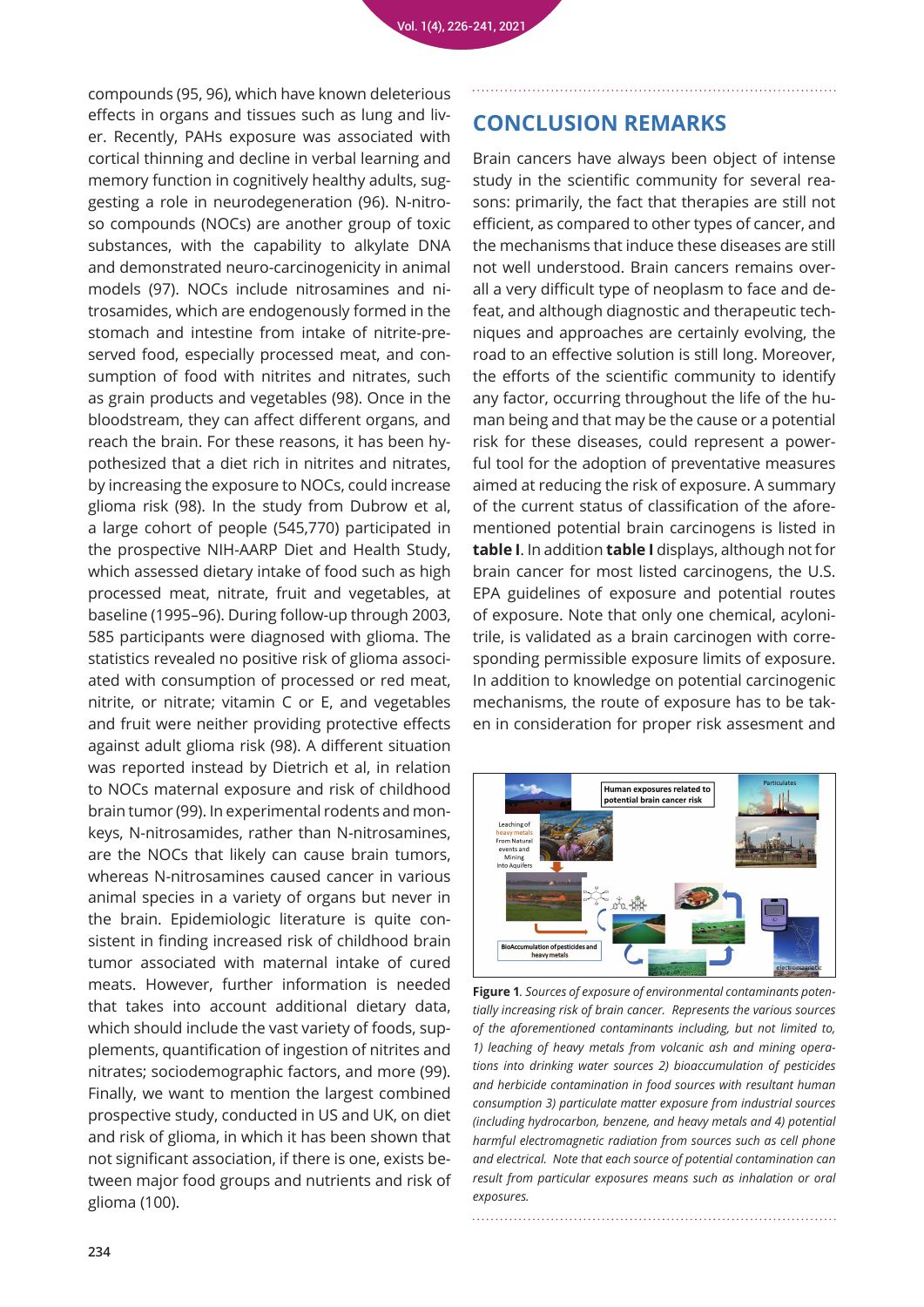

| <b>COMPOUND</b><br><b>CLASS</b>             |                                            | <b>IARC</b>  | <b>NTP</b>   | <b>EXPOSURE</b>    | <b>EPA DETERMINED</b><br><b>EXPOSURE LIMIT FOR</b><br><b>CARCINOGENICITY</b>            |
|---------------------------------------------|--------------------------------------------|--------------|--------------|--------------------|-----------------------------------------------------------------------------------------|
| <b>Heavy Metals</b>                         | Compound                                   |              |              |                    |                                                                                         |
|                                             | Aluminum production                        | $\mathbf{1}$ |              |                    |                                                                                         |
|                                             | Arsenic, elemental                         | $\mathbf{1}$ | $\mathsf K$  | oral<br>inhalation | 1.5 mg/kg/day<br>$4.3 \times 10^{-3}$ mg/m <sup>3</sup>                                 |
|                                             | Arsenic trioxide                           | $\mathbf{1}$ | K            | oral               | 1.5 mg/kg-day                                                                           |
|                                             | Cadmium elemental                          | $\mathbf{1}$ | K            |                    |                                                                                         |
|                                             | Lead acetate                               |              | $\mathsf{R}$ |                    |                                                                                         |
|                                             | Lead and lead compounds 2B                 |              |              | Oral               |                                                                                         |
|                                             | Lead chromate                              |              | К            |                    |                                                                                         |
|                                             | Lead chromate (VI)                         | $\mathbf{1}$ | K            | inhalation         | $1.2 \times 10^{-2}$ µg/m <sup>3</sup>                                                  |
|                                             | Lead phosphate                             | 2B           | ${\sf R}$    |                    |                                                                                         |
|                                             | Manganese                                  |              | ----         |                    |                                                                                         |
| <b>Organochlorine Insecticide/Pesticide</b> |                                            |              |              |                    |                                                                                         |
|                                             | <b>DDT</b>                                 | 2B           | ${\sf R}$    | oral<br>inhalation | $3.4 \times 10^{-1}$ per mg/kg-day<br>9.7 x 10 <sup>-5</sup> per $\mu$ g/m <sup>3</sup> |
|                                             | <b>DDE</b>                                 | 2B           |              | oral               | $3.4 \times 10^{-1}$ per mg/kg-day                                                      |
|                                             | <b>DDD</b>                                 | 2B           |              | oral               | $2.4 \times 10^{-1}$ per mg/kg-day                                                      |
|                                             | heptachlor                                 | 2B           |              | oral               | 4.5 per mg/kg-day                                                                       |
|                                             |                                            |              |              | inhalation         | 1.3 x 10 $3$ per $\mu$ g/m $3$                                                          |
|                                             | lindane                                    |              | $\mathsf{R}$ |                    |                                                                                         |
|                                             | Polychlorinated biphenyl<br>(aroclor 1254) | 2A           | $\mathsf{R}$ |                    |                                                                                         |
|                                             | Polychlorinated biphenyls<br>(PCB)         | 2A           | ${\sf R}$    | inhalation         | $1 \times 10^{-4}$ µg/m <sup>3</sup> (Low risk<br>and persistence)                      |
| <b>Other</b>                                |                                            |              |              |                    |                                                                                         |
|                                             | Polycyclic aromatic<br>hydrocarbons (PAH)  |              | $\mathsf{R}$ |                    |                                                                                         |
|                                             | Nitrosamines (various)                     | 2B           | $\mathsf{R}$ | oral               | 2.8-22 mg/kg/day                                                                        |
|                                             | benzene                                    | $\mathbf{1}$ | К            | oral               | 5.5 x 10 <sup>-2</sup> per mg/kg-day                                                    |
|                                             |                                            |              |              | inhalation         | 2.2 x 10 $\rm{^6}$ per µg/m <sup>3</sup>                                                |
|                                             | Benzo[a]pyrene                             | 2A           | ${\sf R}$    | oral               | 7.3 per mg/kg-day                                                                       |
|                                             | Acrylonitrile*                             | 2B           | ${\sf R}$    | oral               | $5.4 \times 10^{-1}$ mg/kg-day                                                          |
|                                             |                                            |              |              |                    |                                                                                         |
| <b>Particulate</b><br>matter                | PM 2.5 (particulate matter<br>$< 2.5$ mm)  |              |              | inhalation         | 12.0 $\mu$ g/m <sup>3</sup> per day                                                     |

**Table I.** *Carcinogenicity Classifications and Exposure Limits of Compounds Casually Involved in Brain Cancer Risk.*

Exposure limits and carcinogenicity classifications were curated from the agencies websites National Toxicology Program (NTP, US Department of Health and Human Services) and the International Agency for Research on Cancer (IARC). The following is description for each agency classification: IARC: Group 1: carcinogenic to humans; Group 2A: probably carcinogenic to humans; Group 2B: possibly carcinogenic to humans. NTP: Group K: known to be human carcinogens Group R: reasonably anticipated to be human carcinogens. EPA: U.S. Environmental Protection Agency.

\*An exposure limit has been established only for acrylonitrile for brain cancer. All other compounds the exposure level has been established for development of other types of cancers.

#### exposure limit guidelines (**figure 1**).

If from one side the scientific community has the duty to safeguard the human health, it is also

true that it has to foster progress and technology, which are important resources for improving life quality and expectancy. But the progress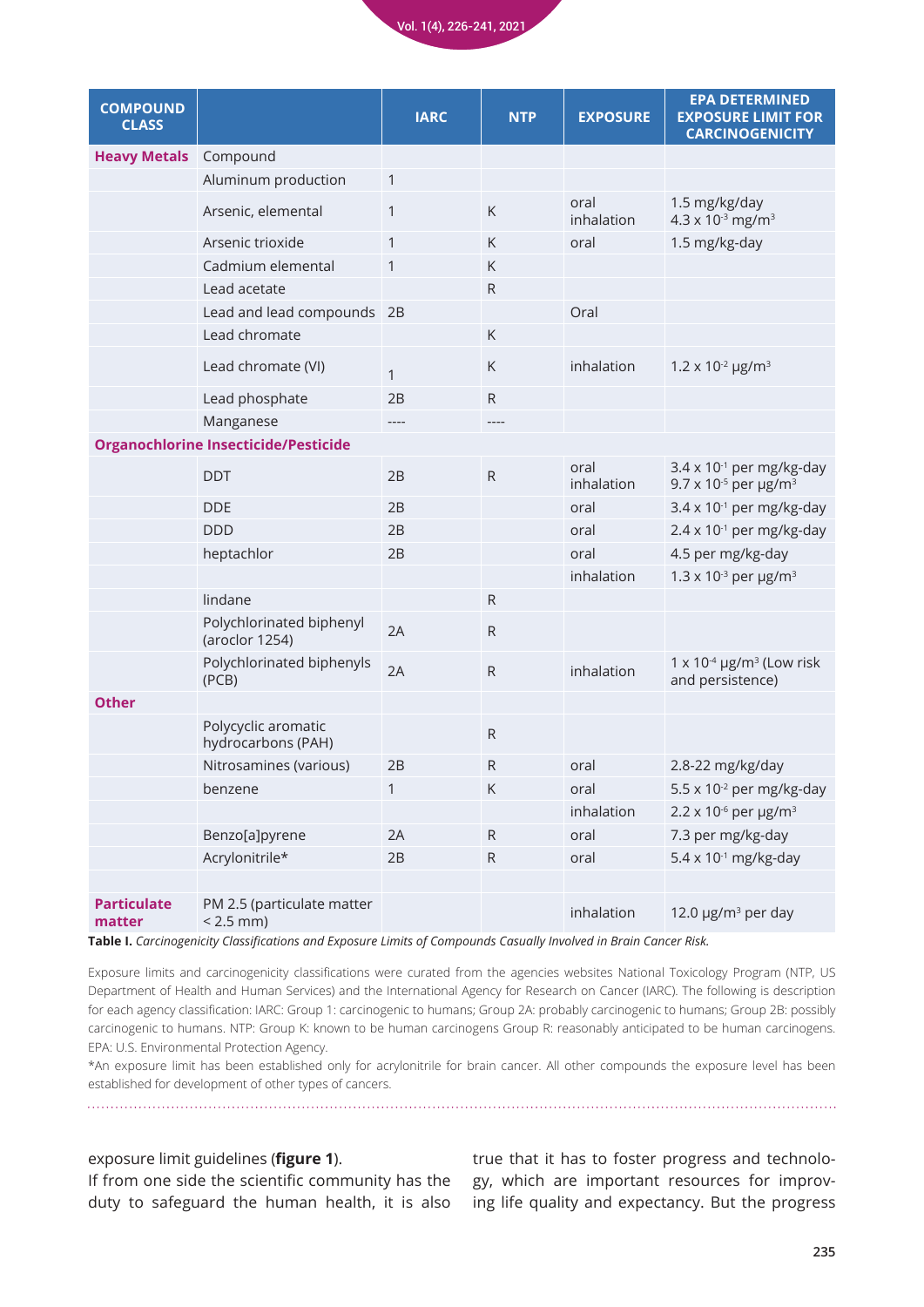

| <b>CHEMICAL</b>                         | <b>OCCUPATIONAL/</b><br><b>ENVIRONMENTAL</b><br><b>EXPOSURE</b> | <b>ROUTE OF EXPOSURE</b>       | <b>TUMOR TYPE</b>                                |  |
|-----------------------------------------|-----------------------------------------------------------------|--------------------------------|--------------------------------------------------|--|
| <b>Asbestos</b>                         | Shipbuilding<br><b>Buildings, natural</b>                       | Inhalation                     | mesothelioma                                     |  |
| <b>Nickel</b>                           | Electroplating<br><b>Volcanic, fossil</b>                       | Inhalation                     | Lung & nasal carcinoma                           |  |
| <b>Chromate (VI)</b>                    | Welding<br>Anthropebic                                          | Inhalation<br>Inhalation, oral | Lung<br>Lung, stomach?                           |  |
| <b>Benzene</b>                          | Chemical, gas<br><b>Gasoline, solvents</b>                      | Inhalation                     | Leukemia and lymphomas                           |  |
| <b>Arsenic</b>                          | Pharma, mining<br>groundwater                                   | Inhalation<br>drinking water   | Lung cancer<br>Lung, bladder, skin, liver        |  |
| <b>Radioactive</b><br>substances        | Medical<br>Chernobyl                                            | Whole body                     | Thyroid $(^{125}I)$<br>Leukemia (125 238U 137Cs) |  |
| <b>Coal tars</b>                        | Roofing, paving                                                 | Dermal                         | Skin, bladder                                    |  |
| <b>Herbicides</b><br><b>Pesticides?</b> | Farming<br>Food, water                                          | Dermal, oral, inhalation       | Leukemias?                                       |  |

**Table II.** *Occupational and Environmental Exposures of known human carcinogens with corresponding routes of exposure and resultant tumor types.*

Known chemical exposures to be involved in human carcinogenesis and the various cancer types associated with either their most common occupational or environmental sources of contamination. Note that cancer type is also dependent on route of exposure. For example chromate inhalation is associated with nasal carcinoma yet ingestion of chromate is not associated with gastric or colon cancer. Occupational exposure, route of occupational exposure are italicized while Environmental exposure, route of environmental exposure are bolded.

may also have a cost impacting human lives that needs to be calculated. We cannot avoid eating, we cannot avoid being exposed to air pollutants, to electromagnetic radiation, and if we are able to calculate the consequences of such exposures, we may also adopt some measures and lifestyle to better protect ourselves. New technologies also contribute positively in our lives: for example, in medical field, the appropriate exposure to low frequency radiation led to better pain tolerance in the fight of fibromyalgia (101). Moreover, the application of inverted SMF to an *in vitro* model of hepatocellular carcinoma showed a synergistic anticancer activity with the natural compound capsaicin, opening the possibility of using SMF in cancer therapy (102). We are aware that the relationship between pollutants and brain cancer is a controversial matter: on one side there is the knowledge that some substances are indeed toxic, and on the other side we still lack a definitive

demonstration of a causative association between certain compounds and the onset of brain tumors. Furthermore, we are also not totally aware of the mechanisms through which these compounds exert their toxicity at cellular level, and affect tissues and organs. In addition, many carcinogens exert specificity with regard to chemical form as well as subtype of cancer associated with said carcinogen. **Table II** shows many of the known environmental and occupational carcinogenic compounds, including hexavalent chromium and nickel compounds, have distinct tumorigenic potential for a given route of exposure. Brain tumors also represent an additional obstacle to these studies, due to the difficult accessibility to the site where these phenomena take place, the difficult to reproduce *in vitro* the same physiological condition of our body when studying these processes, and last but not least the presence of the BBB that make the CNS the safest place in our body from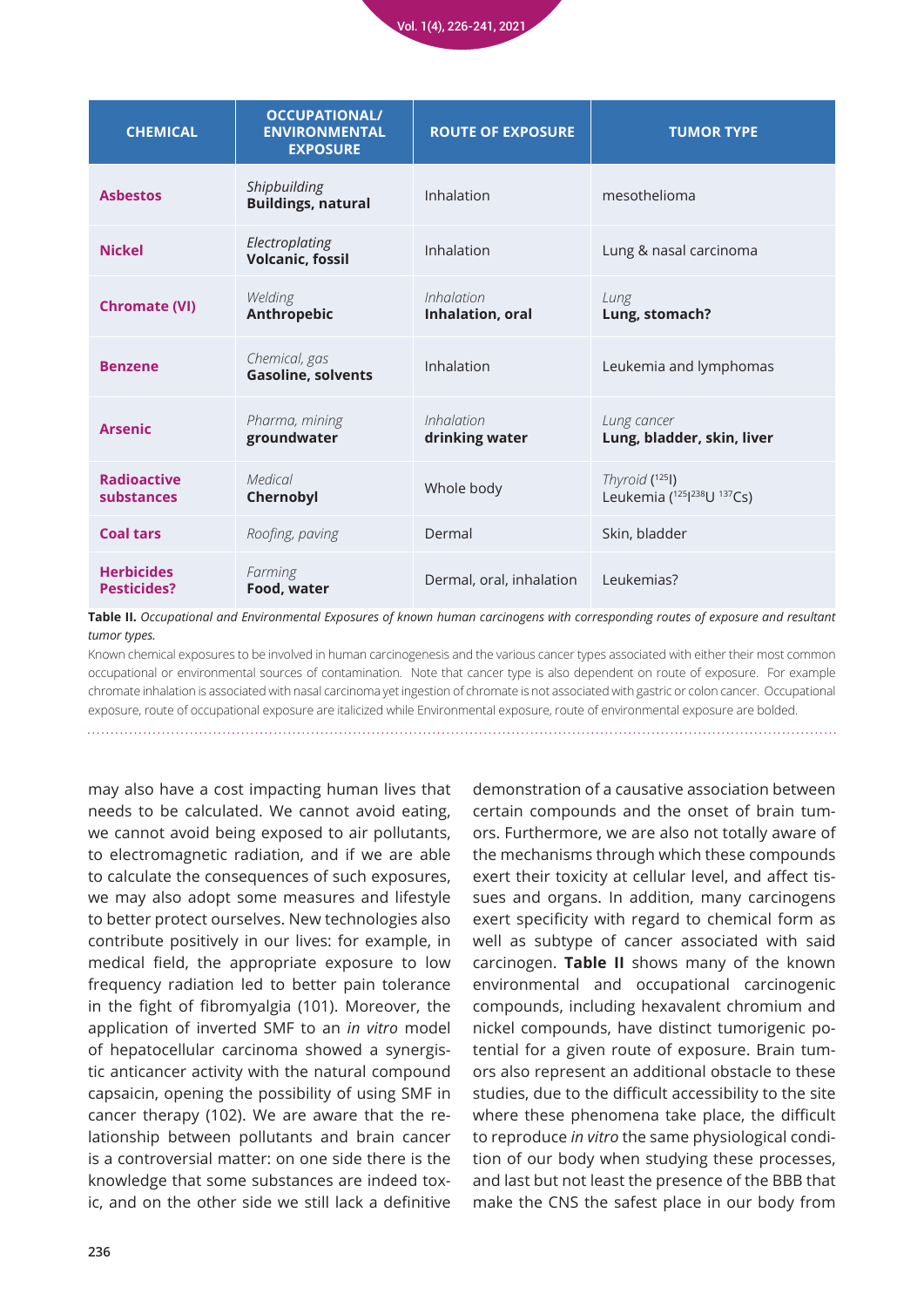exogenous substances, but on the other hand it is the biggest obstacle in administering a therapy to try to save a human life. However, in recent years more studies provide increasing evidences toward a link for some pollutants with some brain tumors, especially for electromagnetic waves and particulate matter. A final consideration is toward the nature of these studies: most of these evidences come form metanalysis of epidemiological studies, which provide a more objective estimate than narrative reviews, increased statistical power, and allows a faster analysis of large amount of data. But a valid metanalysis needs to meet some requirements in the study strategy, since the conclusions achieved by metanalysis are affected by the methodological quality of the studies included in the analysis, by reporting biases, by the criteria of eligibility chosen for the study.

# **ETHICS**

### **Fundings**

This work was supported by the Sbarro Health Research Organization (http://www.shro.org).

### **Conflicts of interests**

The authors have declared no conflict of interests.

### **Authors' contribution**

MM and VC researched on the presented topic and wrote the manuscript. SJW also researched and cowrote the manuscript.

### **Availability of data and material**

All the data supporting the findings of this study are available within the article.

# **REFERENCES**

- 1. [Giglio P, Gilbert MR. Neurologic complications](https://pubmed.ncbi.nlm.nih.gov/20425608/)  of cancer and its treatment. Curr Oncol Rep 2010;12(1):50-9.
- 2. [Global, regional, and national burden of brain](https://pubmed.ncbi.nlm.nih.gov/30797715/)  and other CNS cancer, 1990-2016: a systematic analysis for the Global Burden of Disease Study 2016. Lancet Neurol 2019;18(4):376-93.
- 3. [Valvona CJ, Fillmore HL, Nunn PB, Pilkington](https://pubmed.ncbi.nlm.nih.gov/26269128/)  GJ. The Regulation and Function of Lactate Dehydrogenase A: Therapeutic Potential in Brain Tumor. Brain Pathol 2016;26(1):3-17.
- 4. [Solanki C, Sadana D, Arimappamagan A, et al.](https://pubmed.ncbi.nlm.nih.gov/28479798/)  Impairments in Quality of Life and Cognitive Functions in Long-term Survivors of Glioblastoma. J Neurosci Rural Pract 2017;8(2):228-35.
- 5. Sung H, Ferlay J, Siegel RL, et al. Global Can[cer Statistics 2020: GLOBOCAN Estimates of](https://pubmed.ncbi.nlm.nih.gov/33538338/)  Incidence and Mortality Worldwide for 36 Cancers in 185 Countries. CA Cancer J Clin 2021;71(3):209-49.
- 6. [Farrell CJ, Plotkin SR. Genetic causes of brain](https://pubmed.ncbi.nlm.nih.gov/17964021/)  tumors: neurofibromatosis, tuberous sclerosis, von Hippel-Lindau, and other syndromes. Neurol Clin 2007;25(4):925-46, viii.
- 7. Ionizing radiation, part 1: X- and gamma-radia[tion, and neutrons. Overall introduction. IARC](https://pubmed.ncbi.nlm.nih.gov/10932818/)  Monogr Eval Carcinog Risks Hum 2000;75 Pt 1:35-115.
- 8. [Squillaro T, Galano G, De Rosa R, Peluso G,](https://pubmed.ncbi.nlm.nih.gov/29664142/)  Galderisi U. Concise Review: The Effect of Low-Dose Ionizing Radiation on Stem Cell Biology: A Contribution to Radiation Risk. Stem Cells 2018;36(8):1146-53.
- 9. [Hladik D, Tapio S. Effects of ionizing radiation](https://pubmed.ncbi.nlm.nih.gov/27919332/)  on the mammalian brain. Mutat Res Rev Mutat Res 2016;770(Pt B):219-30.
- 10. [Waters M, McKernan L, Maier A, Jayjock M,](https://pubmed.ncbi.nlm.nih.gov/26302336/)  Schaeffer V, Brosseau L. Exposure Estimation and Interpretation of Occupational Risk: Enhanced Information for the Occupational Risk Manager. J Occup Environ Hyg 2015;12 (Suppl 1):S99-111.
- 11. [Zumel-Marne A, Castano-Vinyals G, Kundi M,](https://pubmed.ncbi.nlm.nih.gov/31167200/)  Alguacil J, Cardis E. Environmental Factors and the Risk of Brain Tumours in Young People: A Systematic Review. Neuroepidemiology 2019;53(3-4):121-41.
- 12. [Pamphlett R, Kum Jew S. Inorganic mercury in](https://pubmed.ncbi.nlm.nih.gov/29959651/)  human astrocytes, oligodendrocytes, corticomotoneurons and the locus ceruleus: implications for multiple sclerosis, neurodegenerative disorders and gliomas. Biometals 2018;31(5):807-19.
- 13. [Moore AJ, Parker RJ, Wiggins J. Malignant mes](https://pubmed.ncbi.nlm.nih.gov/19099560/)othelioma. Orphanet J Rare Dis 2008;3:34.
- 14. [Wurtz ET, Hansen J, Roe OD, Omland O. Asbes](https://pubmed.ncbi.nlm.nih.gov/32040805/)tos exposure and haematological malignan-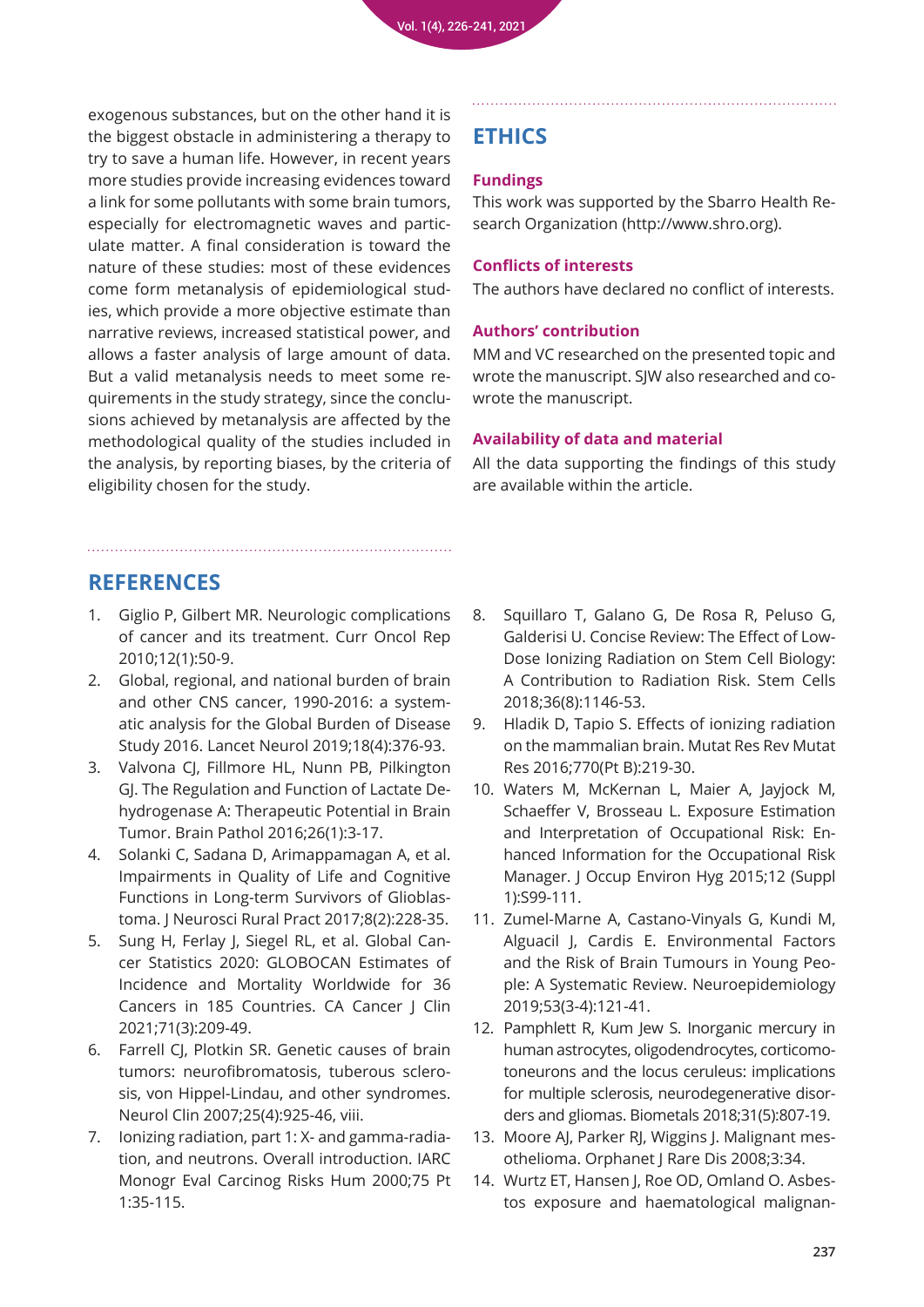cies: a Danish cohort study. Eur J Epidemiol 2020;35(10):949-60.

- 15. [Ding N, Zhou N, Zhou M, Ren GM. Respiratory](https://pubmed.ncbi.nlm.nih.gov/25635972/)  cancers and pollution. Eur Rev Med Pharmacol Sci 2015;19(1):31-7.
- 16. [White AJ, Bradshaw PT, Hamra GB. Air pollu](https://pubmed.ncbi.nlm.nih.gov/30271702/)tion and Breast Cancer: A Review. Curr Epidemiol Rep 2018;5(2):92-100.
- 17. [Wang N, Mengersen K, Tong S, et al. Short-term](https://pubmed.ncbi.nlm.nih.gov/31561053/)  association between ambient air pollution and lung cancer mortality. Environ Res 2019;179(Pt A):108748.
- 18. Deng H, Eckel SP, Liu L, Lurmann FW, Cock[burn MG, Gilliland FD. Particulate matter air](https://pubmed.ncbi.nlm.nih.gov/28589567/)  pollution and liver cancer survival. Int J Cancer 2017;141(4):744-9.
- 19. [Andreotti G, Silverman DT. Occupational risk](https://pubmed.ncbi.nlm.nih.gov/22162234/)  factors and pancreatic cancer: a review of recent findings. Mol Carcinog 2012;51(1):98-108.
- 20. [Manisalidis I, Stavropoulou E, Stavropoulos A,](https://pubmed.ncbi.nlm.nih.gov/32154200/)  Bezirtzoglou E. Environmental and Health Impacts of Air Pollution: A Review. Frontiers in Public Health 2020;8:14.
- 21. [Hamanaka RB, Mutlu GM. Particulate Matter](https://pubmed.ncbi.nlm.nih.gov/30505291/)  Air Pollution: Effects on the Cardiovascular System. Front Endocrinol (Lausanne) 2018;9:680.
- 22. [Adams K, Greenbaum DS, Shaikh R, van Erp](https://pubmed.ncbi.nlm.nih.gov/25947313/)  AM, Russell AG. Particulate matter components, sources, and health: Systematic approaches to testing effects. J Air Waste Manag Assoc 2015;65(5):544-58.
- 23. Oppenheim HA, Lucero J, Guyot AC, et al. Ex[posure to vehicle emissions results in altered](https://pubmed.ncbi.nlm.nih.gov/24344990/)  blood brain barrier permeability and expression of matrix metalloproteinases and tight junction proteins in mice. Part Fibre Toxicol 2013;10:62.
- 24. [Oberdorster G, Sharp Z, Atudorei V, et al.](https://pubmed.ncbi.nlm.nih.gov/15204759/)  Translocation of inhaled ultrafine particles to the brain. Inhal Toxicol 2004;16(6-7):437-45.
- 25. [Andersen ZJ, Pedersen M, Weinmayr G, et al.](https://pubmed.ncbi.nlm.nih.gov/29016987/)  Long-term exposure to ambient air pollution and incidence of brain tumor: the European Study of Cohorts for Air Pollution Effects (ES-CAPE). Neuro Oncol 2018;20(3):420-32.
- 26. [Heusinkveld HJ, Wahle T, Campbell A, et al.](https://pubmed.ncbi.nlm.nih.gov/27448464/)  Neurodegenerative and neurological disorders by small inhaled particles. Neurotoxicology 2016;56:94-106.
- 27. Calderon-Garciduenas L, Solt AC, Henriquez-Roldan C, et al. Long-term air pollution ex[posure is associated with neuroinflammation,](https://pubmed.ncbi.nlm.nih.gov/18349428/)  an altered innate immune response, disruption

[of the blood-brain barrier, ultrafine particulate](https://pubmed.ncbi.nlm.nih.gov/18349428/)  deposition, and accumulation of amyloid beta-42 and alpha-synuclein in children and young adults. Toxicol Pathol 2008;36(2):289-310.

- 28. [Block ML, Calderon-Garciduenas L. Air pollution:](https://pubmed.ncbi.nlm.nih.gov/19716187/)  mechanisms of neuroinflammation and CNS disease. Trends Neurosci 2009;32(9):506-16.
- 29. [Weichenthal S, Olaniyan T, Christidis T, et](https://pubmed.ncbi.nlm.nih.gov/31714401/)  al. Within-city Spatial Variations in Ambient Ultrafine Particle Concentrations and Incident Brain Tumors in Adults. Epidemiology 2020;31(2):177-83.
- 30. [Jorgensen JT, Johansen MS, Ravnskjaer L, et al.](https://pubmed.ncbi.nlm.nih.gov/27265017/)  Long-term exposure to ambient air pollution and incidence of brain tumours: The Danish Nurse Cohort. Neurotoxicology 2016;55:122-30.
- 31. Wu AH, Wu J, Tseng C, et al. Association Between Outdoor Air Pollution and Risk of Malignant and Benign Brain Tumors: The Multi[ethnic Cohort Study. JNCI Cancer Spectr](https://pubmed.ncbi.nlm.nih.gov/32211584/)  2020;4(2):pkz107.
- 32. [Tchounwou PB, Yedjou CG, Patlolla AK, Sutton](https://pubmed.ncbi.nlm.nih.gov/22945569/)  DJ. Heavy metal toxicity and the environment. Exp Suppl 2012;101:133-64.
- 33. [Arita A, Costa M. Epigenetics in metal carcino](https://pubmed.ncbi.nlm.nih.gov/20461219/)genesis: nickel, arsenic, chromium and cadmium. Metallomics 2009;1(3):222-8.
- 34. Alissa EM, Ferns GA. Heavy metal poisoning and cardiovascular disease. J Toxicol 2011;2011:870125.
- 35. [Chen P, Miah MR, Aschner M. Metals and Neu](https://pubmed.ncbi.nlm.nih.gov/27006759/)rodegeneration. F1000Res. 2016;5.
- 36. [Orr SE, Bridges CC. Chronic Kidney Disease](https://pubmed.ncbi.nlm.nih.gov/28498320/)  and Exposure to Nephrotoxic Metals. Int J Mol Sci. 2017;18(5).
- 37. [Dermience M, Lognay G, Mathieu F, Goyens](https://pubmed.ncbi.nlm.nih.gov/26302917/)  P. Effects of thirty elements on bone metabolism. J Trace Elem Med Biol 2015;32:86-106.
- 38. [Mason LH, Harp JP, Han DY. Pb neurotoxicity:](https://pubmed.ncbi.nlm.nih.gov/24516855/)  neuropsychological effects of lead toxicity. Biomed Res Int 2014;2014:840547.
- 39. Caffo M, Caruso G, Fata GL, et al. Heavy met[als and epigenetic alterations in brain tumors.](https://pubmed.ncbi.nlm.nih.gov/25646073/)  Curr Genomics 2014;15(6):457-63.
- 40. Gilani SR, Zaidi SR, Batool M, Bhatti AA, Dur[rani AI, Mahmood Z. Report: Central nervous](https://pubmed.ncbi.nlm.nih.gov/26142507/)  system (CNS) toxicity caused by metal poisoning: Brain as a target organ. Pak J Pharm Sci 2015;28(4):1417-23.
- 41. Gaman L, Radoi MP, Delia CE, et al. Concentra[tion of heavy metals and rare earth elements](https://pubmed.ncbi.nlm.nih.gov/31674203/)  in patients with brain tumours: Analysis in tu-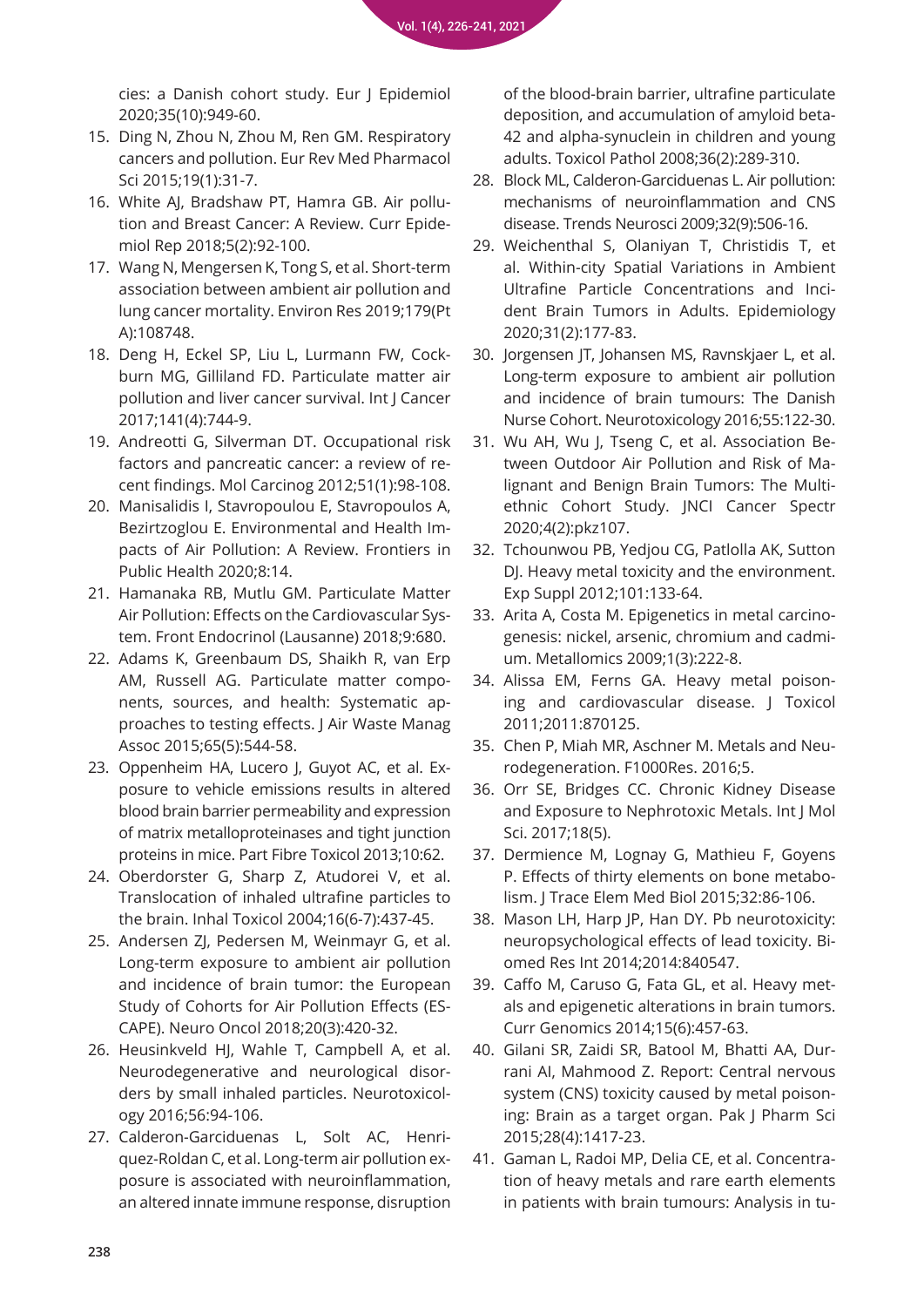[mour tissue, non-tumour tissue, and blood.](https://pubmed.ncbi.nlm.nih.gov/31674203/)  Int J Environ Health Res 2019:1-14.

- 42. Schlehofer B, Hettinger I, Ryan P, et al. Occu[pational risk factors for low grade and high](https://pubmed.ncbi.nlm.nih.gov/15386358/)  grade glioma: results from an international case control study of adult brain tumours. Int J Cancer 2005;113(1):116-25.
- 43. [Rossman TG, Klein CB. Genetic and epigenetic](https://pubmed.ncbi.nlm.nih.gov/21976018/)  effects of environmental arsenicals. Metallomics. 2011;3(11):1135-41.
- 44. [Rajaraman P, Stewart PA, Samet JM, et al.](https://pubmed.ncbi.nlm.nih.gov/17164378/)  Lead, genetic susceptibility, and risk of adult brain tumors. Cancer Epidemiol Biomarkers Prev 2006;15(12):2514-20.
- 45. [Navas-Acien A, Pollan M, Gustavsson P, Plato](https://pubmed.ncbi.nlm.nih.gov/12210690/)  N. Occupation, exposure to chemicals and risk of gliomas and meningiomas in Sweden. Am J Ind Med 2002;42(3):214-27.
- 46. Chen X, Guo C, Kong J. Oxidative stress in neu[rodegenerative diseases. Neural Regen Res](https://pubmed.ncbi.nlm.nih.gov/25774178/)  2012;7(5):376-85.
- 47. Collin F. Chemical Basis of Reactive Oxygen Species Reactivity and Involvement in Neurodegen[erative Diseases. Int J Mol Sci 2019;20\(10\):2407.](https://pubmed.ncbi.nlm.nih.gov/31096608/)
- 48. [Butterfield DA, Boyd-Kimball D. Oxidative](https://pubmed.ncbi.nlm.nih.gov/29562527/)  Stress, Amyloid-beta Peptide, and Altered Key Molecular Pathways in the Pathogenesis and Progression of Alzheimer's Disease. J Alzheimers Dis 2018;62(3):1345-67.
- 49. Bosco DA, Fowler DM, Zhang Q, et al. Elevated levels of oxidized cholesterol metabo[lites in Lewy body disease brains accelerate](https://pubmed.ncbi.nlm.nih.gov/16565714/)  alpha-synuclein fibrilization. Nat Chem Biol 2006;2(5):249-53.
- 50. [Xu J, Wise JTF, Wang L, Schumann K, Zhang Z,](https://pubmed.ncbi.nlm.nih.gov/29431065/)  Shi X. Dual Roles of Oxidative Stress in Metal Carcinogenesis. J Environ Pathol Toxicol Oncol 2017;36(4):345-76.
- 51. [Martinez-Zamudio R, Ha HC. Environmental](https://pubmed.ncbi.nlm.nih.gov/21610324/)  epigenetics in metal exposure. Epigenetics 2011;6(7):820-7.
- 52. [Ali AH, Kondo K, Namura T, et al. Aberrant DNA](https://pubmed.ncbi.nlm.nih.gov/21229606/)  methylation of some tumor suppressor genes in lung cancers from workers with chromate exposure. Mol Carcinog 2011;50(2):89-99.
- 53. [Garcia-Guede A, Vera O, Ibanez-de-Caceres](https://pubmed.ncbi.nlm.nih.gov/32492865/)  I. When Oxidative Stress Meets Epigenetics: Implications in Cancer Development. Antioxidants (Basel) 2020;9(6).
- 54. Nishida N, Kudo M. Oxidative stress and epige[netic instability in human hepatocarcinogene](https://pubmed.ncbi.nlm.nih.gov/24281019/)sis. Dig Dis. 2013;31(5-6):447-53.
- 55. Franco R, Schoneveld O, Georgakilas AG, Panayi[otidis MI. Oxidative stress, DNA methylation and](https://pubmed.ncbi.nlm.nih.gov/18372104/)  carcinogenesis. Cancer Lett 2008;266(1):6-11.
- 56. [Nishida N, Arizumi T, Takita M, et al. Reactive](https://pubmed.ncbi.nlm.nih.gov/24281021/)  oxygen species induce epigenetic instability through the formation of 8-hydroxydeoxyguanosine in human hepatocarcinogenesis. Dig Dis 2013;31(5-6):459-66.
- 57. [Lin YH. MicroRNA Networks Modulate Oxida](https://pubmed.ncbi.nlm.nih.gov/31514389/)tive Stress in Cancer. Int J Mol Sci 2019;20(18).
- 58. [Finicelli M, Squillaro T, Galderisi U, Peluso G.](https://pubmed.ncbi.nlm.nih.gov/33007849/)  Micro-RNAs: Crossroads between the Exposure to Environmental Particulate Pollution and the Obstructive Pulmonary Disease. Int J Mol Sci 2020;21(19).
- 59. [Sima M, Rossnerova A, Simova Z, Rossner P,](https://pubmed.ncbi.nlm.nih.gov/33477935/)  Jr. The Impact of Air Pollution Exposure on the MicroRNA Machinery and Lung Cancer Development. J Pers Med 2021;11(1).
- 60. Stojsavljevic A, Vujotic L, Rovcanin B, Bork[ovic-Mitic S, Gavrovic-Jankulovic M, Manojlovic](https://pubmed.ncbi.nlm.nih.gov/32123254/)  D. Assessment of trace metal alterations in the blood, cerebrospinal fluid and tissue samples of patients with malignant brain tumors. Sci Rep 2020;10(1):3816.
- 61. Arslan M, Demir H, Arslan H, Gokalp AS, Demir C. Trace elements, heavy metals and other biochemical parameters in malignant glioma patients. Asian Pac J Cancer Prev 2011;12(2):447-51.
- 62. ATSDR.ATSDR Substance Priority List 2017. Available from: https://www.atsdr.cdc.gov/ spl/. Last access: Sept 29, 2021.
- 63. [Rice KM, Walker EM, Jr., Wu M, Gillette C, Blough](https://pubmed.ncbi.nlm.nih.gov/24744824/)  ER. Environmental mercury and its toxic effects. J Prev Med Public Health 2014;47(2):74-83.
- 64. [Crespo-Lopez ME, Macedo GL, Pereira SI, et](https://pubmed.ncbi.nlm.nih.gov/19446469/)  al. Mercury and human genotoxicity: critical considerations and possible molecular mechanisms. Pharmacol Res 2009;60(4):212-20.
- 65. Ray PD, Yosim A, Fry RC. Incorporating epige[netic data into the risk assessment process for](https://pubmed.ncbi.nlm.nih.gov/25076963/)  the toxic metals arsenic, cadmium, chromium, lead, and mercury: strategies and challenges. Front Genet 2014;5:201.
- 66. [Boffetta P, Merler E, Vainio H. Carcinogenicity](https://pubmed.ncbi.nlm.nih.gov/8465166/)  of mercury and mercury compounds. Scand J Work Environ Health 1993;19(1):1-7.
- 67. [Ahlbom A, Norell S, Rodvall Y, Nylander M.](https://pubmed.ncbi.nlm.nih.gov/3081218/)  Dentists, dental nurses, and brain tumours. Br Med J (Clin Res Ed) 1986;292(6521):662.
- 68. [Inorganic and organic lead compounds. IARC](https://pubmed.ncbi.nlm.nih.gov/17191367/)  Monogr Eval Carcinog Risks Hum 2006;87:1-471.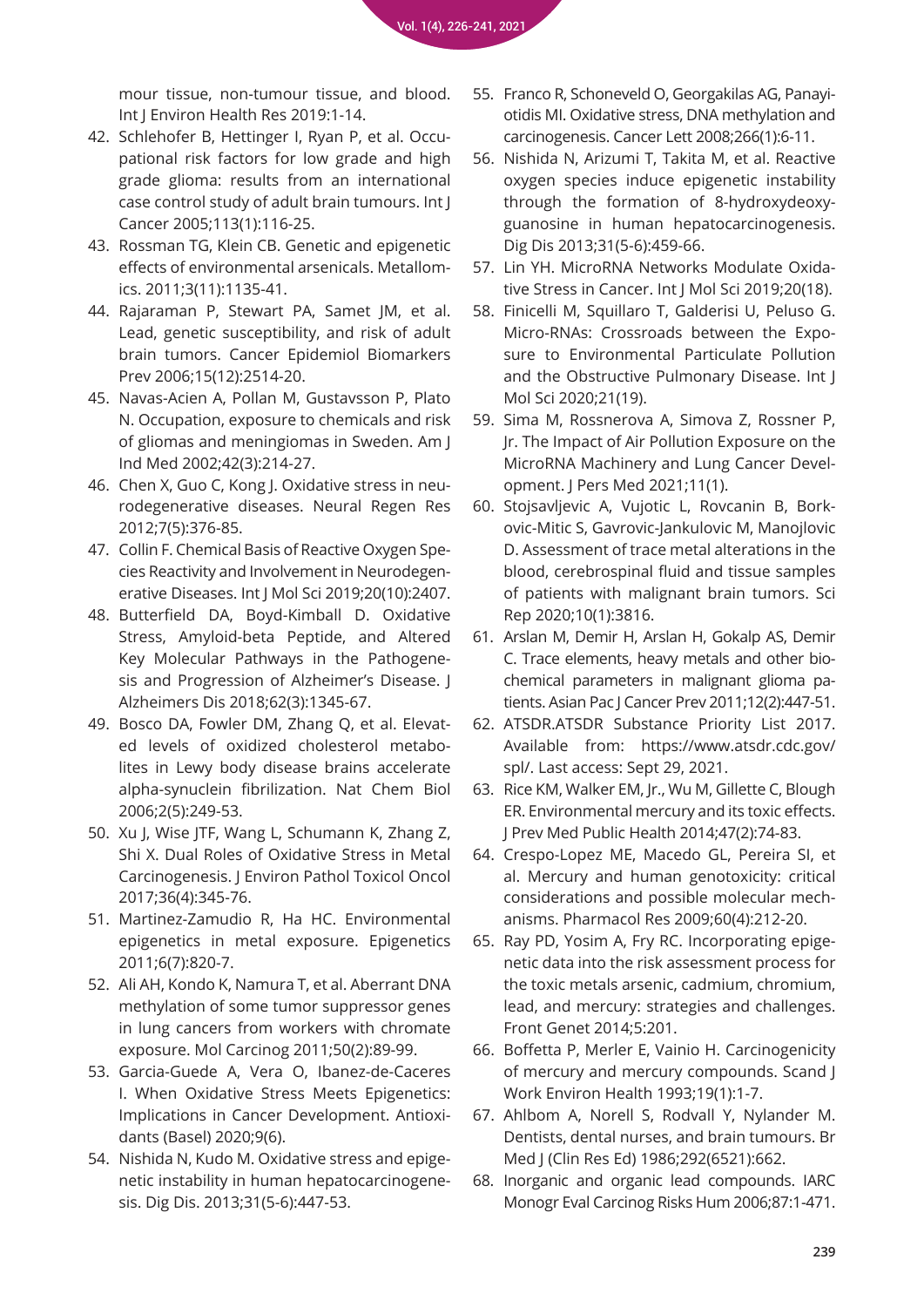- 69. [Sharma P, Chambial S, Shukla KK. Lead](https://pubmed.ncbi.nlm.nih.gov/25646035/)  and neurotoxicity. Indian J Clin Biochem 2015;30(1):1-2.
- 70. Eid A, Zawia N. Consequences of lead expo[sure, and it's emerging role as an epigenetic](https://pubmed.ncbi.nlm.nih.gov/27066759/)  modifier in the aging brain. Neurotoxicology 2016;56:254-61.
- 71. [Steenland K, Barry V, Anttila A, et al. Cancer](https://pubmed.ncbi.nlm.nih.gov/31296664/)  incidence among workers with blood lead measurements in two countries. Occup Environ Med 2019;76(9):603-10.
- 72. [Gwini S, MacFarlane E, Del Monaco A, et al.](https://pubmed.ncbi.nlm.nih.gov/22285868/)  Cancer incidence, mortality, and blood lead levels among workers exposed to inorganic lead. Ann Epidemiol 2012;22(4):270-6.
- 73. Barry V, Steenland K. Lead exposure and mor[tality among U.S. workers in a surveillance](https://pubmed.ncbi.nlm.nih.gov/31401374/)  program: Results from 10 additional years of follow-up. Environ Res 2019;177:108625.
- 74. [Bhatti P, Stewart PA, Linet MS, Blair A, Inskip](https://pubmed.ncbi.nlm.nih.gov/20798009/)  PD, Rajaraman P. Comparison of occupational exposure assessment methods in a case-control study of lead, genetic susceptibility and risk of adult brain tumours. Occup Environ Med 2011;68(1):4-9.
- 75. [Lam TV, Agovino P, Niu X, Roche L. Linkage](https://pubmed.ncbi.nlm.nih.gov/17129599/)  study of cancer risk among lead-exposed workers in New Jersey. Sci Total Environ 2007;372(2- 3):455-62.
- 76. [Ahn J, Park MY, Kang MY, Shin IS, An S, Kim HR.](https://pubmed.ncbi.nlm.nih.gov/32503353/)  Occupational Lead Exposure and Brain Tumors: Systematic Review and Meta-Analysis. Int J Environ Res Public Health 2020;17(11).
- 77. [Sanders T, Liu Y, Buchner V, Tchounwou](https://pubmed.ncbi.nlm.nih.gov/19476290/)  PB. Neurotoxic effects and biomarkers of lead exposure: a review. Rev Environ Health 2009;24(1):15-45.
- 78. [Lugo-Huitron R, Ugalde Muniz P, Pineda B,](https://pubmed.ncbi.nlm.nih.gov/24089628/)  Pedraza-Chaverri J, Rios C, Perez-de la Cruz V. Quinolinic acid: an endogenous neurotoxin with multiple targets. Oxid Med Cell Longev 2013;2013:104024.
- 79. Liao LM, Friesen MC, Xiang YB, et al. Occu[pational Lead Exposure and Associations](https://pubmed.ncbi.nlm.nih.gov/26091556/)  with Selected Cancers: The Shanghai Men's and Women's Health Study Cohorts. Environ Health Perspect 2016;124(1):97-103.
- 80. [Reisz JA, Bansal N, Qian J, Zhao W, Furdui CM.](https://pubmed.ncbi.nlm.nih.gov/24382094/)  Effects of ionizing radiation on biological molecules-mechanisms of damage and emerging methods of detection. Antioxid Redox Signal 2014;21(2):260-92.
- 81. Radiation Studies Ionizing Radiation. Available from: https://www.cdc.gov/nceh/radiation/ionizing\_radiation.html. Last access: Sept 21, 2021.
- 82. Leroi N, Lallemand F, Coucke P, Noel A, Martin[ive P. Impacts of Ionizing Radiation on the Dif](https://pubmed.ncbi.nlm.nih.gov/27064581/)ferent Compartments of the Tumor Microenvironment. Front Pharmacol 2016;7:78.
- 83. [Ozdemir F, Kargi A. Electromagnetic Waves](https://cdn.intechopen.com/pdfs/16094/InTech-Electromagnetic_waves_and_human_health.pdf)  and Human Health 2011.
- 84. [Calabrò E. Introduction to the Special Issue](https://www.mdpi.com/2071-1050/10/9/3326/htm)  "Electromagnetic Waves Pollution". Sustainability 2018;10(9):3326.
- 85. Kinouchi Y, Yamaguchi H, Tenforde TS. Theo[retical analysis of magnetic field interactions](https://pubmed.ncbi.nlm.nih.gov/8742752/)  with aortic blood flow. Bioelectromagnetics 1996;17(1):21-32.
- 86. [Pacini S, Gulisano M, Peruzzi B, et al. Effects of](https://pubmed.ncbi.nlm.nih.gov/14585318/)  0.2 T static magnetic field on human skin fibroblasts. Cancer Detect Prev 2003;27(5):327-32.
- 87. [Zhang QM, Tokiwa M, Doi T, et al. Strong static](https://pubmed.ncbi.nlm.nih.gov/12775452/)  magnetic field and the induction of mutations through elevated production of reactive oxygen species in Escherichia coli soxR. Int J Radiat Biol 2003;79(4):281-6.
- 88. [Calabro E, Condello S, Curro M, et al. Effects of](https://pubmed.ncbi.nlm.nih.gov/24217848/)  low intensity static magnetic field on FTIR spectra and ROS production in SH-SY5Y neuronal-like cells. Bioelectromagnetics 2013;34(8):618-29.
- 89. [Baldi I, Coureau G, Jaffre A, et al. Occupational](https://pubmed.ncbi.nlm.nih.gov/21792884/)  and residential exposure to electromagnetic fields and risk of brain tumors in adults: a case-control study in Gironde, France. Int J Cancer 2011;129(6):1477-84.
- 90. [Khurana VG, Teo C, Kundi M, Hardell L, Carlberg](https://pubmed.ncbi.nlm.nih.gov/19328536/)  M. Cell phones and brain tumors: a review including the long-term epidemiologic data. Surg Neurol 2009;72(3):205-14; discussion 14-5.
- 91. Levis AG, Minicucci N, Ricci P, Gennaro V, Gar[bisa S. Mobile phones and head tumours: it](https://pubmed.ncbi.nlm.nih.gov/21914915/)  is time to read and highlight data in a proper way. Epidemiol Prev 2011;35(3-4):188-99.
- 92. [Vijayalaxmi, Prihoda TJ. Mobile phones,](https://pubmed.ncbi.nlm.nih.gov/25249839/)  non-ionizing radiofrequency fields and brain cancer: is there an adaptive response? Dose Response 2014;12(3):509-14.
- 93. McColl N, Auvinen A, Kesminiene A, et al. Euro[pean Code against Cancer 4th Edition: Ionising](https://pubmed.ncbi.nlm.nih.gov/26126928/)  and non-ionising radiation and cancer. Cancer Epidemiol 2015;39 Suppl 1:S93-100.
- 94. [Rather IA, Koh WY, Paek WK, Lim J. The Sources of](https://pubmed.ncbi.nlm.nih.gov/29204118/)  Chemical Contaminants in Food and Their Health Implications. Front Pharmacol 2017;8:830.